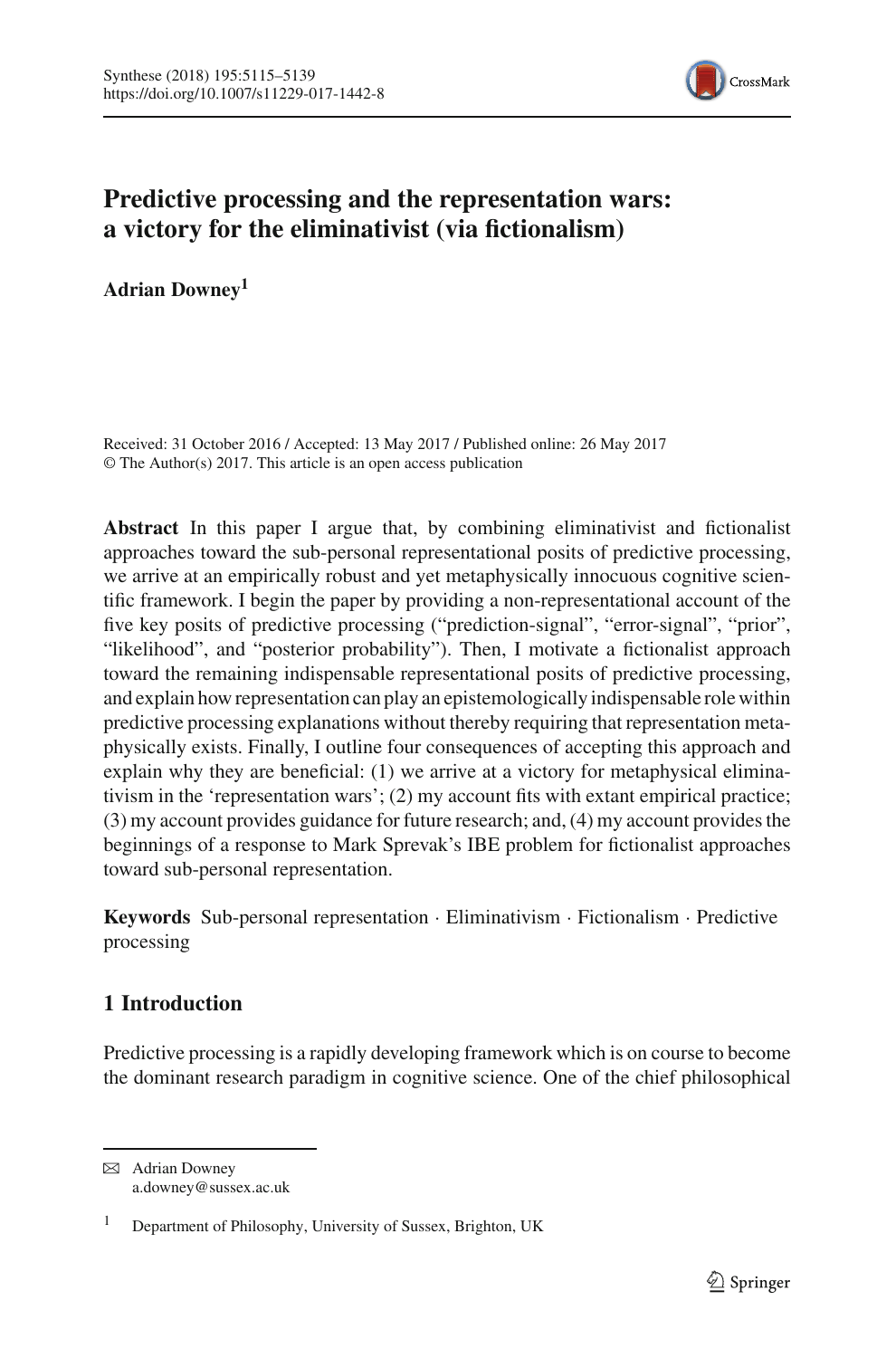exponents of this framework, Andy Clark, has recently claimed that predictive processing resolves the debates surrounding the concept "representation" and its relevance to work in cognitive science. According to Clark:

[W]e have here moved so far from a once-standard complex of ideas concerning the nature and role of the inner states underlying perception and action that stale old debates concerning the existence, nature, and role of 'internal representations' should now be abandoned and peace declared. [\(2015a,](#page-23-0) p. 1).

In this paper I am going to concur with Clark that predictive processing does require a cessation of hostilities in the 'representation wars'.<sup>1</sup> However, contra Clark, I will argue that this cessation is required because the anti-representational camp has won a decisive victory (in the predictive processing theatre)—the representational posits of predictive processing can either be eliminated completely, or they should be assigned a fictional status.

The paper itself is structured as follows—in Sect. [2](#page-1-1) I outline predictive processing and explain how its key posits can be accounted for without requiring representation. In Sect. [3,](#page-9-0) I provide a fictionalist account of predictive processing's remaining indispensable representational posits. Finally, in Sect. [4,](#page-17-0) I highlight four benefits one accrues by accepting this approach.

## <span id="page-1-1"></span>**2 Predictive processing and representation**

On the predictive processing (PP) framework, the brain is considered to be an inference machine which uses approximations of Bayesian probability theory to maintain its own viability. PP explains action and perception to be driven by one simple tenet: minimise prediction error. Prediction error-signals signal that a given prediction is false—the sensory signal received by the brain was not the sensory signal which it predicted would be received. By minimising prediction error, the brain should be led to situations which allow it to maintain itself within prescribed homeostatic boundaries. PP understands perception to be constituted by the brain's 'best guess' about the ultimate causes of its current sensory states. Importantly, this 'best guess' is thought to be fundamentally *action-oriented* because it pertains to the perception of environmental *affordances* [\(Clark 2016;](#page-23-1) [Friston 2012](#page-23-2); [Wiese and Metzinger 2017;](#page-24-0) *cf*. [Gibson 1979](#page-23-3)). Furthermore, because PP is advanced within the *dynamic* tradition of cognitive science, cognition is considered to come as part of the 'package deal' once action and perception have been explained [\(Clark 2016;](#page-23-1) [Hurley 2001](#page-23-4)). Therefore, PP explains perception, action, and cognition to all be executed via prediction-error minimisation.

The brain's 'best inference' will be the hypothesis which has the highest overall *posterior probability.* Posterior probability is the overall probability assigned to a

<span id="page-1-0"></span>Given that the 'representation wars' are chiefly concerned with whether perception, action, and nonlinguistic cognition require a representational or non-representational explanation, my argument is that predictive processing accounts of perception, action, and non-linguistic cognition do not require representational explanations. I am not making the stronger claim that no predictive processing explanations require representation. Predictive processing explanations of personal level linguistically-mediated cognition, for example, would most likely be best explained in terms of representation.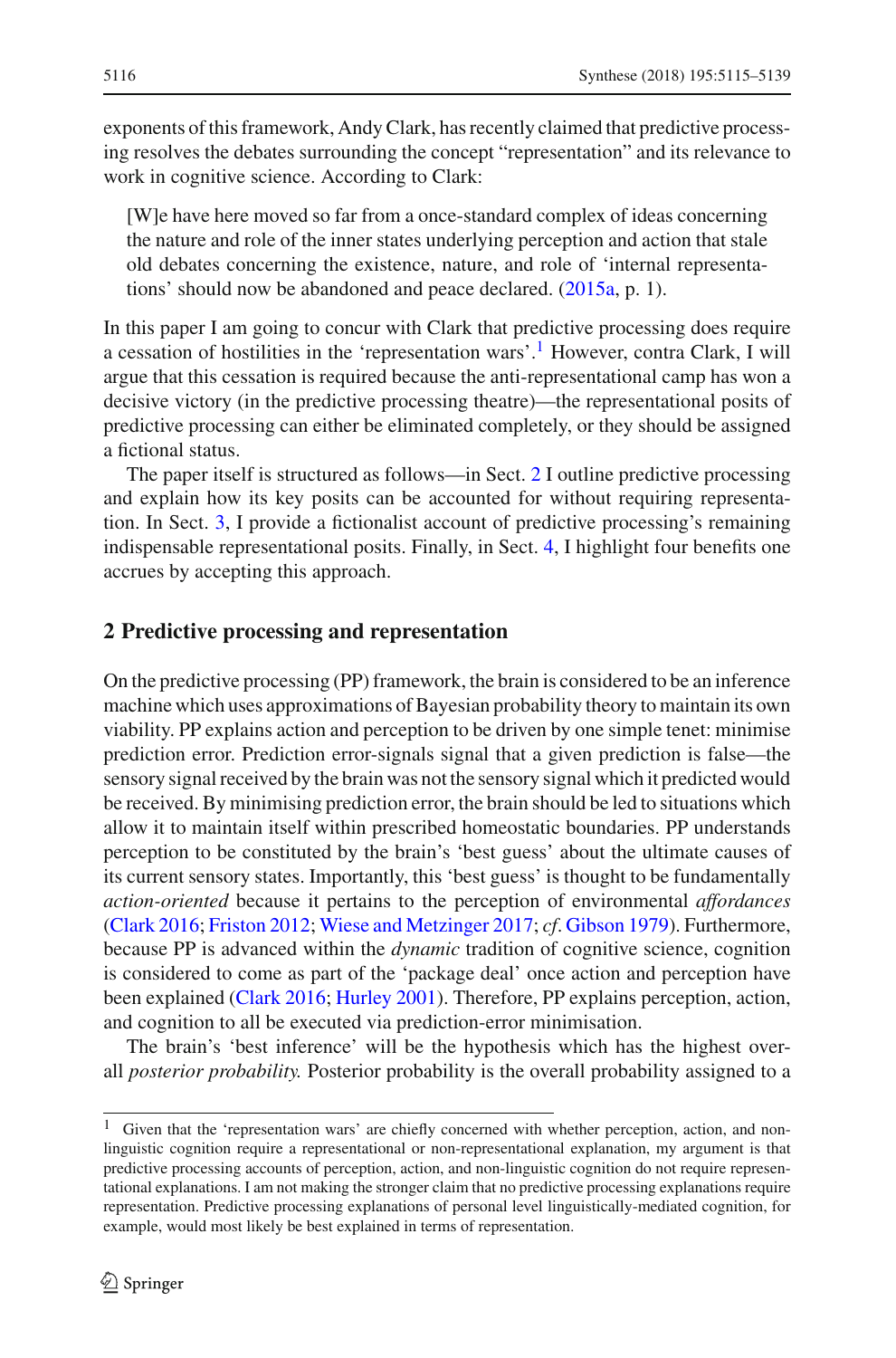hypothesis (given relevant information) and it is calculated by multiplying the hypothesis' prior probability and its likelihood, and then dividing this amount by the prior probability that the information on which these calculations are based is correct. The prior probability is the probability given to the hypothesis independently of current events. For example, the prior probability of my being perceptually presented with a cat is quite high, because there are many cats living in my street. The prior probability of my being presented with a leopard, however, is quite low. Leopards are rarely, if ever, to be found in my street. The likelihood of a hypothesis can be calculated as follows—assume the truth of the hypothesis in question, and then determine the probability of the evidence actually acquired being collected if that hypothesis were true. For example, if I encounter a cat in my street then the hypothesis "I am perceiving a cat" will be accorded a high likelihood because my sensory stimulation is highly probable in the context of this hypothesis. Similarly, if I happen to confront an escaped leopard in my street, the hypothesis "there is a leopard in front of me" would be accorded a high likelihood. In both cases, the hypothesis in question is highly likely because the sensory stimulation received is highly probable given the hypothesis.[2](#page-2-0)

Having outlined the key posits of PP ("prediction-signal", "error-signal", "posterior probability", "prior", and "likelihood") I am now going to explain how each can be satisfactorily explained without invoking the concept "representation". I will do so by drawing on arguments in this vein recently proffered by Orlandi [\(2015](#page-23-5); cf. [2014\)](#page-23-6) and explicitly linking them in with William Ramsey's *job-description challenge*. I will explain why these PP posits do not meet the job-description challenge, and so conclude that the key posits of PP can be accepted without thereby requiring adoption of representation.

## <span id="page-2-1"></span>**2.1 Ramsey's "job-description challenge"**

When it is used in cognitive science, the concept "representation" is considered to be a psychological notion which requires the invocation of properties such as "aboutness", "truth-conditions", and "content". These properties are not typically thought to exist in non-cognitive physical entities, such as stones or trees. As such, they are to be considered special, higher-level properties, which are not ubiquitous in the natural world. Accordingly, we must have good reasons to describe a given cognitive mechanism or system in terms of representation.

William Ramsey has recently argued that we can only ascribe "representation" to a cognitive mechanism or system if it passes "the job-description challenge" [\(2009](#page-23-7)). If a mechanism or system is to pass this challenge it must: (1) play a functional role within the cognitive system which we would pre-theoretically understand to be representational in nature; and, (2) it must be explanatorily beneficial to treat the mechanism as functioning in this manner. Ramsey argues that condition (1) must be met because, otherwise, the concept of "representation" would become empirically vacuous. If we re-define the concept "representation", such that our use of the concept within cog-

<span id="page-2-0"></span><sup>&</sup>lt;sup>2</sup> My thanks to both an anonymous referee and Roger Clarke for helping me to clarify the mathematical details in this paragraph.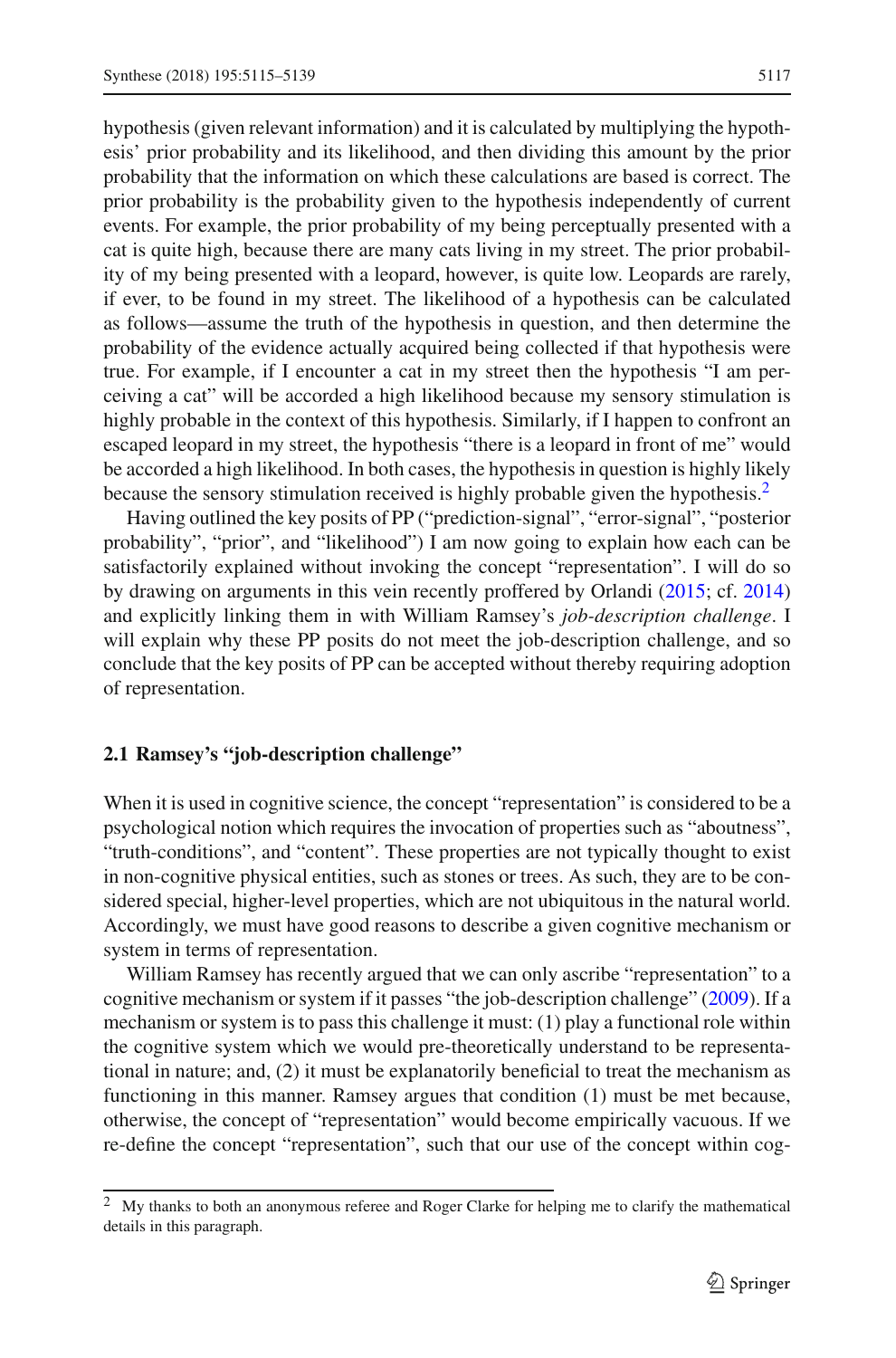nitive science has nothing in common with our pre-theoretical psychological notion, then ascription of this concept would become meaningless. If condition (1) is not met, the "representational theory of mind" becomes a representational theory in name only. Condition (2) must be met, according to Ramsey, because otherwise the concept "representation" would become explanatorily vacuous. We can trivially describe any mechanism or system in terms of representation. For example, I can describe a stone rolling down a hill in terms of the stone desiring that it reaches the bottom, believing that rolling is the best way to achieve this aim, and so on. However, we do not receive any additional explanatory benefit from this representational account of stone rolling over and above that received from applying a purely non-representational, physicist's account to the stone's rolling behaviour. Thus, condition (2) must be met in order to avoid a complete trivialisation of the concept "representation". Representation should only be ascribed to a cognitive mechanism if ascribing representation helps one gain a better understanding of that mechanism.

In short, "representation" (as it is used in cognitive science) is a psychological concept which is not ubiquitous throughout physical systems in nature. If we are to maintain a robust and empirically useful notion of representation then, according to Ramsey, a given cognitive mechanism should only be described in terms of representation if it deserves to be described in such terms. He suggests that we assess whether a mechanism does deserve to be described in terms of representation by submitting it to the job-description challenge. Ramsey argues that a cognitive mechanism should be described in terms of representation only if it passes this challenge.

## **2.2 "Prediction" and "error" signals**

Let us now submit the PP concepts of "prediction-signal" and "error-signal" to the job-description challenge. Both of these concepts appear prima-facie to require representation—predictions signal *that* such-and-such is the case, whilst errors signal *that*such-and-such is not the case. Nico Orlandi argues, however, that closer inspection of the role these terms play in PP explanations reveals they are not representational posits [\(2015;](#page-23-5) *cf.* [2014\)](#page-23-6). They fail the job-description challenge.

Predictions are present at all levels of the perceptual hierarchy and are passed down to the level immediately below their level of origin. Error-signals, on the other hand, are passed up from their level of origin to the level immediately above it. As such, each is concerned only with *proximal* conditions.<sup>3</sup> Therefore, the signals being passed up and down the perceptual hierarchy are better understood in terms of causal covariation or correlation. In order to argue that these signals are representational in nature, one must therefore explain how or why brain-based causal covariation results in or requires representation. William Ramsey argues that accounts of brain-based representation founded upon causal covariation fail the job-description challenge, and so he concludes that mechanisms in the brain which function on the basis of causal

<span id="page-3-0"></span><sup>3</sup> It might be objected that prediction and error signals are ultimately concerned with *distal,* and not *proximal*, conditions. I defend the claim that they be understood as concerned only with proximal conditions later in the paper (Sect. [2.3.1\)](#page-7-0).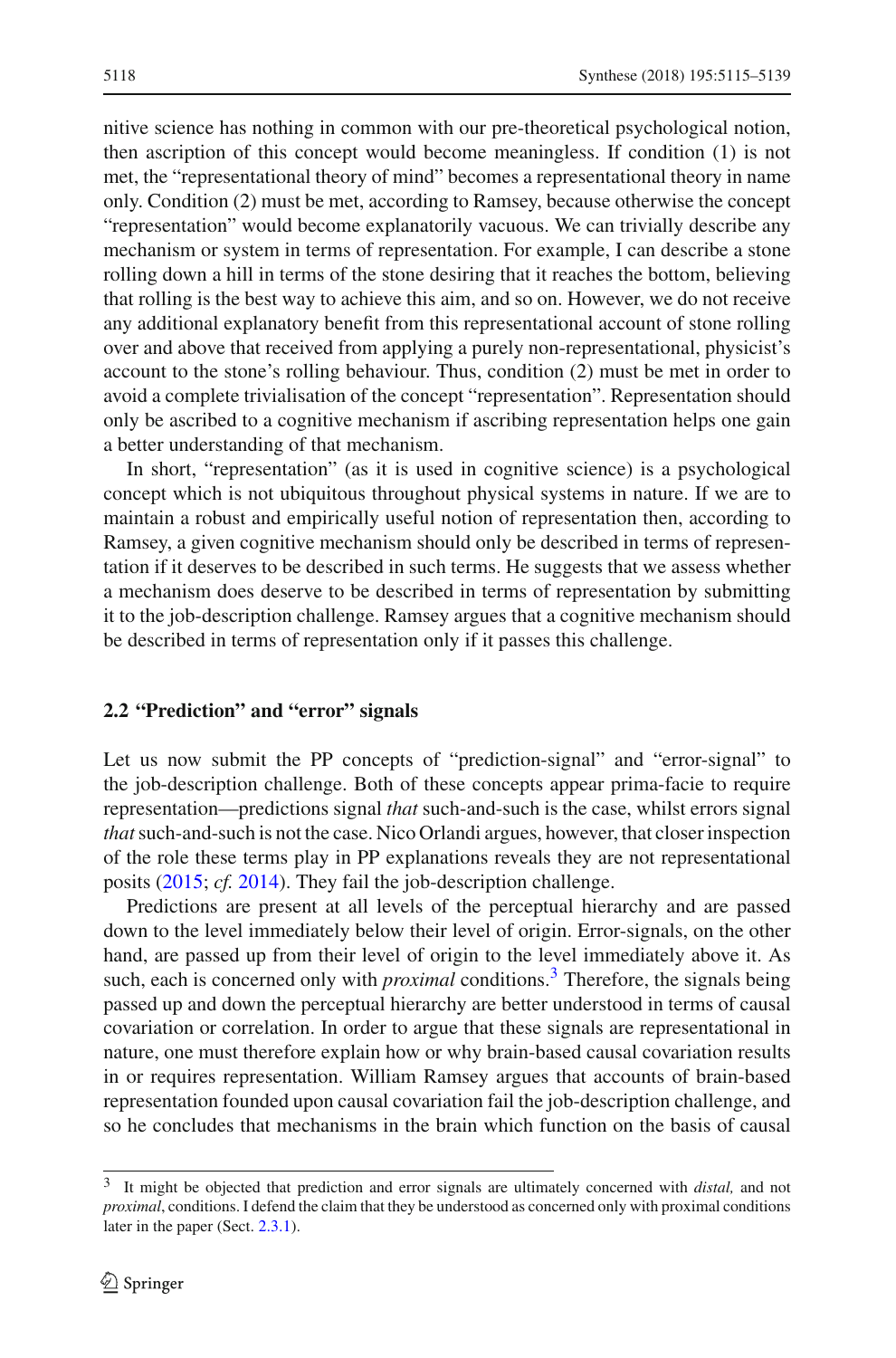covariation should not be considered representational [\(2009](#page-23-7), ch. 4). His summary of this conclusion is worth quoting in full:

Despite its common appeal, the receptor notion of representation [Ramsey's name for covariation based accounts] comes with a job description that, in this context, has little to do with the role of representation…When we look at the role of receptors *inside* of cognitive systems, as described by cognitive theories that employ them, we see that the role is better described as something like a reliable causal mediator or relay circuit which, as such, is not representational in nature. In other words, when a causal/physical system (like the brain) is described as performing various cognitive tasks by employing a structure that has the job of causing something to occur when and only when something else occurs, then the system is not, on the basis of this description alone, employing internal representations. [\(Ramsey 2009](#page-23-7), p. 149, *italics in original*).

Ramsey's argument, in essence, is that we gain no extra explanatory purchase by treating causal covariation within the brain in terms of representation. We do not arrive at better accounts of neural processing by giving causal covariation between neurons a representational status, because treating them as such does not provide one with any extra explanatory benefits over those one would accrue by treating them as mere non-representational causal correlations. Furthermore, treating causal covariation in terms of representation violates our pre-theoretic use of the concept. Therefore, causal correlation between neural processes fails the job-description challenge and so does not deserve a representational status.

The proponent of representation is likely to object, however, along the following lines:

The universe is stuffed with correlations and it is implausible to count them all as representations (think of accidental correlations). We agree, but note that the correlations between, for example, specific brain states and color perception look to fall onto the intuitively acceptable side of such a divide. [\(Clark and Toribio](#page-23-8) [1994,](#page-23-8) p. 417)

A proponent of this kind of argument will agree that causal covariation, taken alone, is not sufficient for representation. However, if this causal covariation occurs in a biological organ (like the brain) and has proven evolutionarily beneficial (has been selected for by the forces of natural selection), then it should be described in terms of representation.

One could, for example, argue for a teleosemantic account, upon which representation is thought to occur when there is causal covariation which has been selected for by evolution because it performs a fitness enhancing role [\(Dretske 1988;](#page-23-9) [Millikan](#page-23-10) [1984\)](#page-23-10). On this kind of account, we determine the representational function of a given mechanism by averting to its evolutionary history. Neural states which co-vary with a given *x* would be taken to represent *x* because they were selected for by evolution to respond to it. If the neural states happen to co-vary with *y*, where *y* is a non-natural stimulus introduced in the lab, then the neural states will misrepresent because natural selection did not select them for signalling *y*. Teleosemantics requires ascribing representation by determining the function of a given mechanism, with this function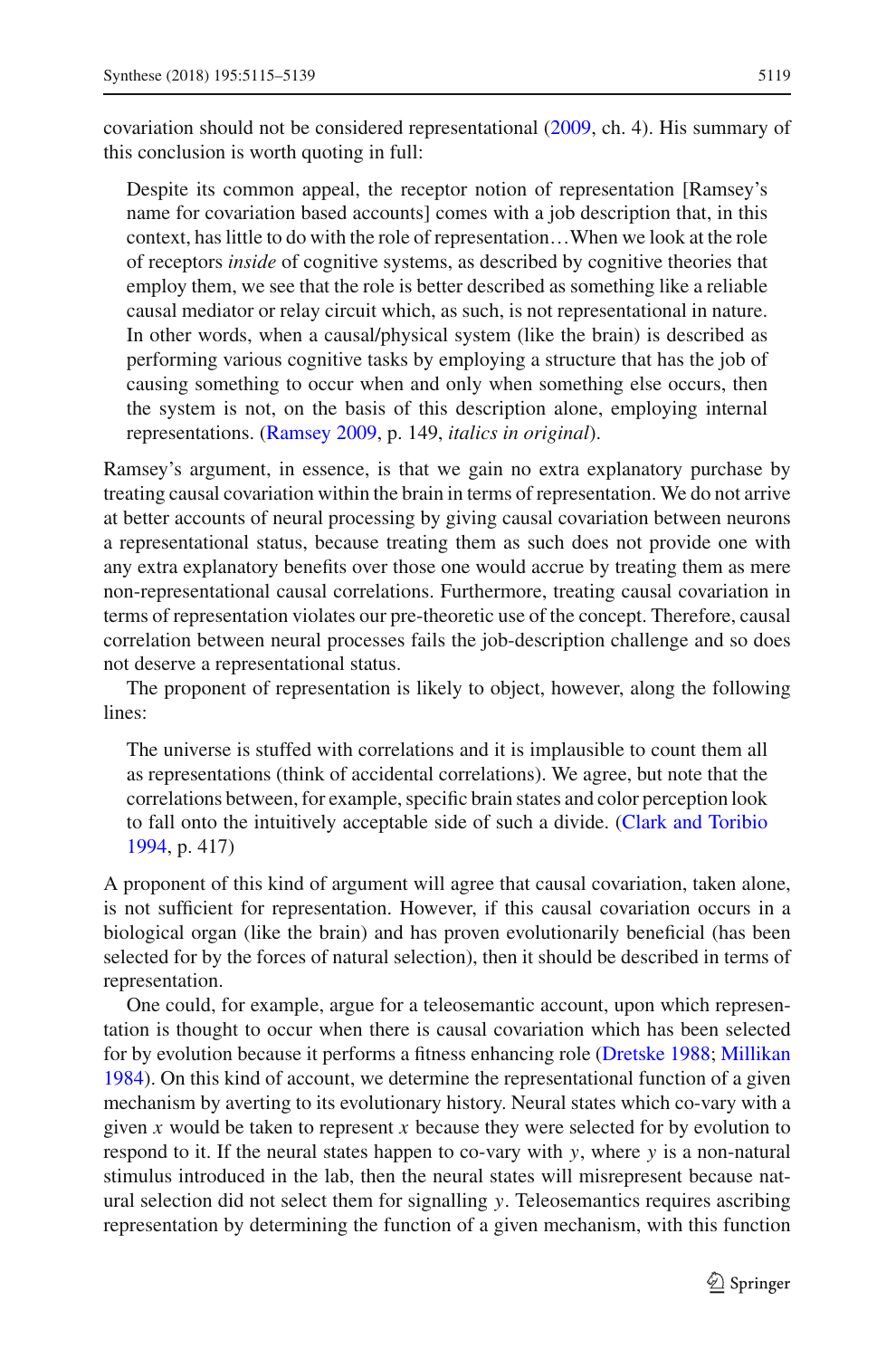determined in turn by considering what the mechanism itself was selected to do by the forces of natural selection. It could therefore be argued that covariation between neural processing is representational because it has been selected for by the biological forces of natural selection.

Buttressing the concepts of "prediction-signal" and "error-signal" with teleosemantics, however, is not going to help these concepts pass the job-description challenge. Both prediction and error signals are concerned only with proximal conditions, and the functioning of both can therefore be adequately accounted for without invoking the concept "representation". Consequently, applying teleosemantics to this particular example will not help with the job-description challenge, because teleosemantics is concerned primarily with the content of a given representation. Applying teleosemantics to a given mechanism involves discerning when representation and mis-representation occur. As such, teleosemantics is only applicable to scenarios in which the concept of "representation" has already been applied—the application of teleosemantics to a mechanism requires the assumption that a given instance of causal covariation is representational, and thereafter attempts to naturalise the particular content of that representation. The theory will not, therefore, help one in determining whether or not a given mechanism deserves to be described in terms of representation to begin with. In short, the theory of teleosemantics is only applicable once a given mechanism has already passed the job-description challenge. Consequently, teleosemantics cannot be used in an argument for the claim that instances of causal covariation pass the job-description challenge (cf. [Hutto and Myin 2013\)](#page-23-11).

In sum, the concepts "prediction-signal" and "error-signal" should be understood to involve mere causal correlation between neural processes. Causal correlation should not be considered sufficient for representation because it fails the job-description challenge. We do not gain any extra explanatory purchase by treating the causal covariation entailed by "prediction-signals" and "error-signals" in terms of representation. Although one can buttress causal correlation with concepts from evolutionary biology, doing so will not help with the job-description challenge. Therefore, I conclude that we can satisfactorily account for the role of prediction and error signals within the brain by conceiving of them in terms of mere causal mediation.

## **2.3 "Priors", "likelihoods", and "posterior probability" are non-representational**

Having outlined Orlandi's argument that prediction and error signals fail the jobdescription challenge, I am now going to explain why Orlandi thinks that the concepts "prior" and "likelihood" also fail the job-description challenge. Orlandi argues that these concepts are best understood as referring to non-representational biases present in the neuronal system:

Understanding perceptual priors, hyperpriors and likelihoods as biases means thinking that, as a result of repeated exposure to the structure of the world in the evolutionary past *and* in the present, the perceptual system is skewed to treat certain stimuli in a certain way. [\(Orlandi 2015,](#page-23-5) p. 25, *italics in original*)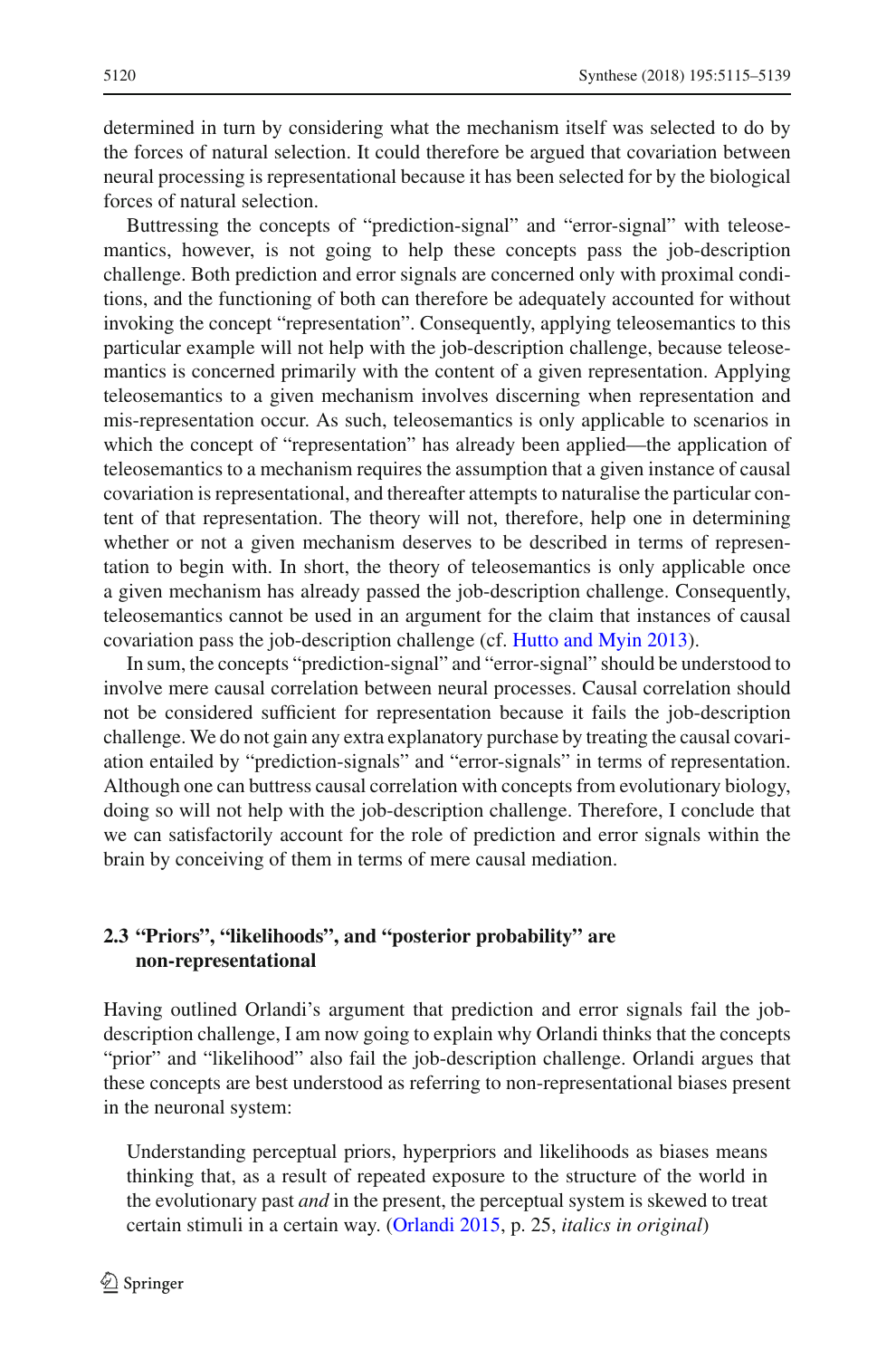She argues that theorists are tempted to explain biases in terms of representation largely because they are in the grips of the traditional cognitivist idea that perception is to be understood in terms of internal inferential transitions between premises and conclusions in some kind of *language of thought* (cf. [Ramsey 2009](#page-23-7)). Orlandi argues, however, that biases are more realistically understood to fulfil "the simple function of marking a hypothesis as more or less probable. They are like valves. They skew the brain toward certain neuronal arrangements" [\(Orlandi 2015](#page-23-5), p. 25).

Consider the water fountain in my back garden. This fountain is made-up of three parts: a small bowl at the top (the mouth), a large bowl at the bottom, and a pumping mechanism which connects the bottom bowl to the top. The pump plays a biasing role within the fountain by ensuring that the vast majority of water in the fountain stays pooled in the bottom bowl, with only a small amount being pumped back up to the fountain top at any given time. We would not be at all tempted to ascribe the concept of "representation" to the functioning of this pump, and this is presumably because the ascription of representation to this pump fails the job-description challenge—describing the pump's biasing role in terms of representation does not provide one with any explanatory benefits over and above those one would accrue by simply treating it as a mere non-representational bias in a water fountain system.

Orlandi contends that a similar conclusion should be drawn in the case of the PP concepts "prior" and "likelihood". She argues that these concepts should be taken to refer to certain biases within a neuronal system, and that one should not treat these biases in terms of representation because there is no explanatory benefit in doing so. Consequently, Orlandi concludes that the concepts "prior" and "likelihood" are better understood as referring to mechanisms which pre-dispose brains to configure themselves into specific organisational patterns in response to environmental stimulation. Once more, the argument I am presenting here is not that biases cannot be understood in terms of representation. Rather, it is that their functioning can be understood entirely without invoking representation, and that treating them in representational terms is not explanatorily beneficial. Biases do not pass the jobdescription challenge, and so we have no reason to treat them in terms of representation. Therefore, I conclude that the PP concepts "prior" and "likelihood" should be taken to describe non-representational biasing processes occurring within the neural system.[4](#page-6-0)

Consider, finally, the concept "posterior probability". Although Orlandi argues for a non-representational stance toward the processes underlying PP, she concludes that the results of this processing (the resulting 'winning hypothesis', which is the hypothesis with the highest overall posterior probability) do deserve to be described in representational terms. Orlandi arrives at this conclusion because she thinks that the winning hypothesis fulfils the three conditions which she takes to be both necessary and sufficient for the ascription of "representation":

<span id="page-6-0"></span><sup>4</sup> For a more detailed explanation of what non-representational biases are, and an explanation of how they can be empirically investigated, the interested reader can consult [\(Anderson 2014](#page-22-0); [Anderson and Finlay](#page-22-1) [2014;](#page-22-1) [Orlandi 2014](#page-23-6), [2015](#page-23-5)).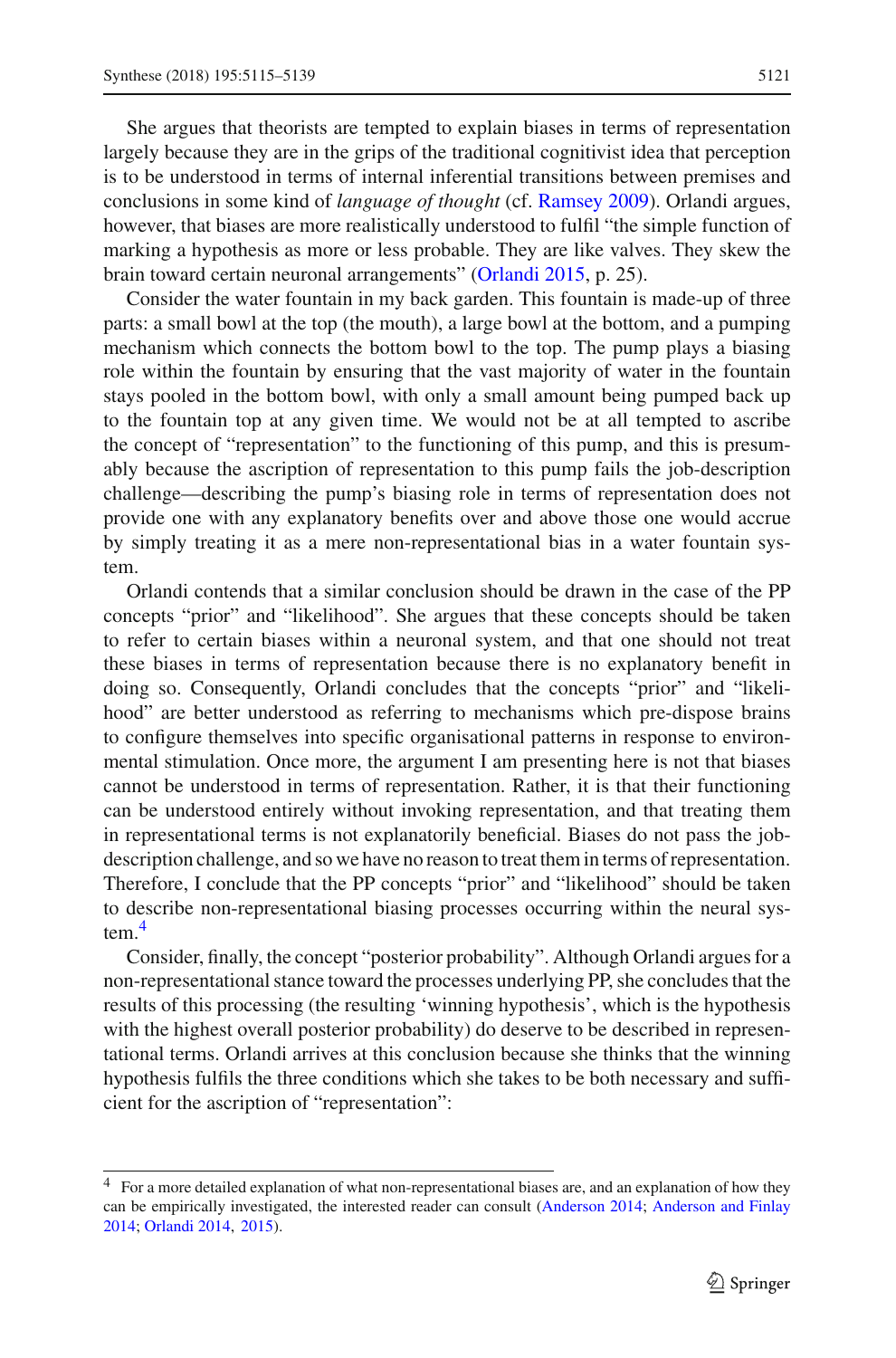[R]epresentations are only those performance-guiding structures that are decoupled from their causes, where this fact materialises in their standing for distal or absent conditions. [\(Orlandi 2014,](#page-23-6) p. 133).

Orlandi claims that the winning hypothesis is concerned with distal conditions because it is formulated on the basis of sensory information received by the brain (photons, sound-waves, and so on) and yet is itself about things beyond brain-based sensory receptors (such as cats and leopards). She argues that the winning hypothesis is decoupleable from its environmental causes because it can be deployed even in the absence of environmental causes. Finally, she argues that the winning hypothesis deserves to be treated in terms of representation because it is used by the brain to reason with and plan action. Consequently, according to Orlandi, although PP processing itself does not deserve a representational status the result of this processing does. I am inclined to reject Orlandi's claim because I believe that it begs-the-question on two crucial points: (1) its *presumes* that cognition is concerned with distal, and not proximal, states-of-affairs; and, (2) it rests on an *assumption* of the problematic *representation demarcation thesis.*

#### <span id="page-7-0"></span>*2.3.1 Does cognition concern proximal or distal states of affairs?*

Cognitivist theorists tend to assume that, in resolving a given cognitive task, the organism is restricted to the use of information and resources contained within the brain. Indeed, it is primarily for this reason that cognitivists invoke the concept of "representation" within their explanations at all: environmental input alone is generally considered too impoverished to explain successful cognition, and yet organisms do nevertheless successfully cognise. Cognitivists typically assert that the environmental poverty of stimulus for a given cognitive task is ameliorated via the presence of brain-based representations [\(Chomsky 1959](#page-23-12); [Fodor 1975](#page-23-13); [Marr 1982](#page-23-14)). Thus, "representation" is invoked by cognitivists in order to resolve a problem which only arises if one assumes that cognition is brain-bound. Orlandi's claim that the PP 'winning hypothesis' is concerned with distal states of affairs, and her claim that it is de-coupleable from its causes, can only be made if one makes the prior cognitivist *assumption* that cognition is brain-bound: if cognition is brain-bound, then it follows that it will be concerned with distal states of affairs (events beyond the brain) and that internal cognitive states will be de-coupleable from their causes.

This cognitivist view of the mind can, however, be rejected. Proponents of enactive and ecological approaches toward mind, for example, deny that it is brain-bound. Rather, they claim that mind is constituted by the brain, the body, and the environment. Theorists working within these research traditions argue that an emphasis on the *performative* and *temporally extended* aspects of cognition will lead one to the realisation that there is no poverty of the stimulus in most cognitive domains [\(Anderson 2014](#page-22-0); [Barrett 2011;](#page-22-2) [Chemero 2009;](#page-23-15) [Gibson 1979](#page-23-3); [Hutto and Myin 2013](#page-23-11); [Thompson 2007](#page-24-1)). If there is no poverty of the stimulus in a given cognitive domain, then representation should be rejected in that domain because it is posited as the solution to a non-existent poverty of stimulus problem.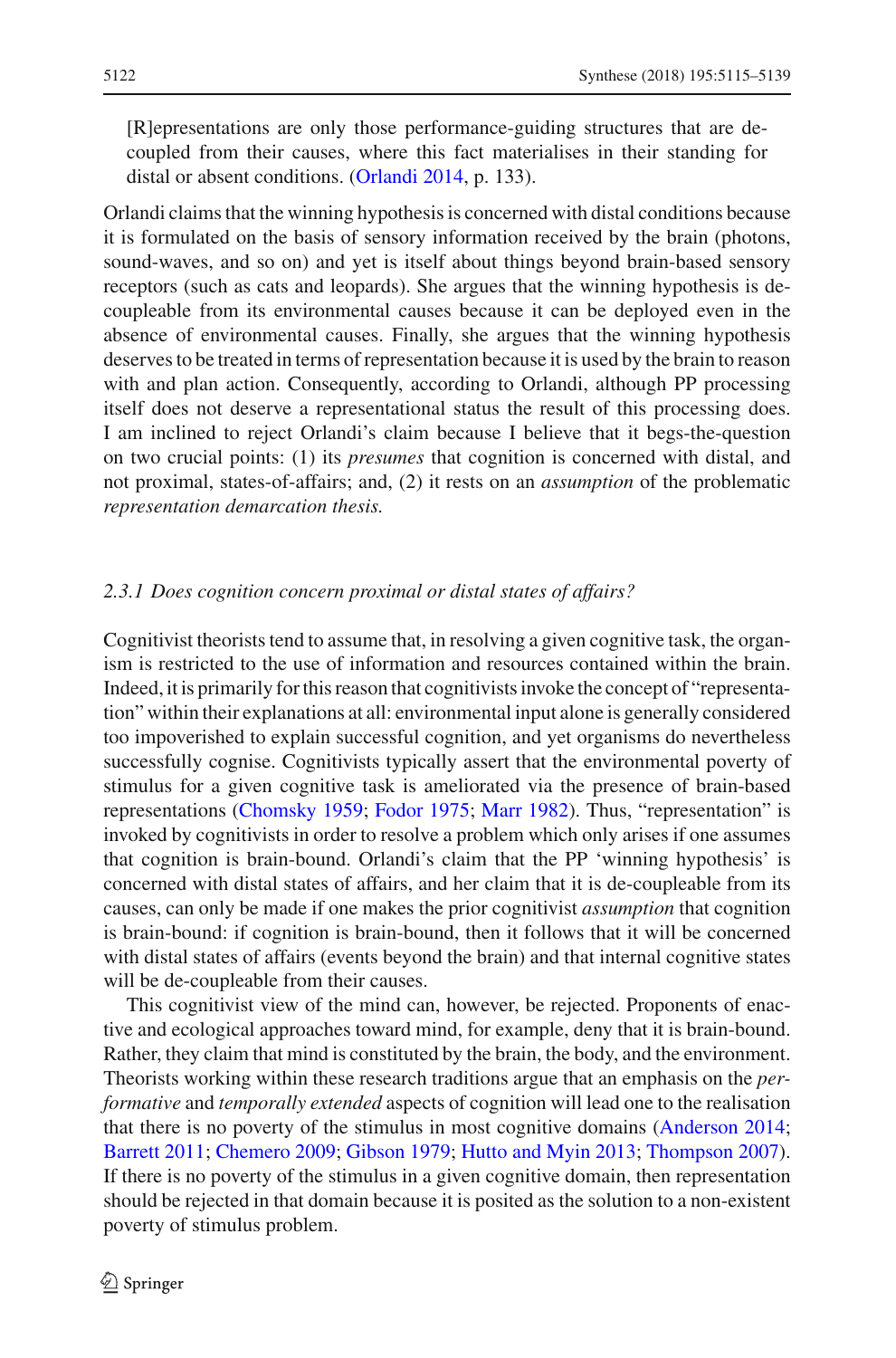If one adopts such an enactive/ecological view of mind and applies it to the PP framework, the predictive brain can be considered to act as the categorical basis for cognition by enabling direct personal level cognitive contact with an organism's environment [\(Anderson and Chemero 2013;](#page-22-3) [Bruineberg and Rietveld 2014;](#page-23-16) [Downey 2017](#page-23-17); cf. [McDowell 1994\)](#page-23-18). If the environment is directly cognised, then cognition itself is concerned with proximal states of affairs and so should not be described in terms of representation. Furthermore, such instances of direct cognition cannot be de-coupled from their environmental causes (or, to be more precise, such instances cannot be de-coupled from their causes in a manner which necessitates the positing of represen-tation).<sup>[5](#page-8-0)</sup> Therefore, if one adopts PP within an overall enactive or ecological approach to mind, the 'winning hypothesis' will be considered to enable direct cognitive contact with the organism's environment and so should not be described in terms of representation. It will be taken to concern proximal states of affairs and it will not be understood

## *2.3.2 Thought, action planning, and the 'representation demarcation thesis'*

as de-coupleable from its environmental causes.

This leaves us with Orlandi's final condition, upon which the 'winning hypothesis' is described in terms of representation because it is used for thought and the planning of action. This conclusion is implausible because it appears to be based upon what [Ramsey](#page-23-19) [\(2015\)](#page-23-19) has labelled the "representation demarcation thesis" (RDT). Ramsey defines RDT as "the view that cognitive processes necessarily involve inner representations and cognitive theories must thereby be about the representational states and processes" [\(2015](#page-23-19), p. 4). Orlandi's final condition for ascribing a representational status to the winning hypothesis appears to be based on acceptance of a version of the RDT because, by her reasoning, it is a conceptual truth that any states which involve the planning and execution of action are representational states.

Ramsey provides three arguments against RDT. The first reason he provides for rejecting RDT is that it requires a conceptualisation of cognition which is arrived at by largely a priori means. Obviously, whether or not a given instance of cognition is to be understood in terms of representation should primarily be an empirical matter. However, by defining cognition in terms of representation (as RDT does), one guarantees that no instance of cognition will ever be non-representational. Either we must find a representational explanation of the cognitive activity in question, or, it will not count as a cognitive activity at all. Ramsey thus rejects RDT because it requires cognitive science accept a priori constraints on its domain of study and he thinks that no serious science should accept such constraints. His second reason for rejecting RDT is that RDT undermines the empirical status of the representational theory of mind. "Representation" is proposed as a theoretical posit which is supposed to play an empirical role in providing an empirical explanation of cognition. If, however, one accepts RDT, the cognitivist research programme within cognitive science no longer looks to be empirical in nature. Representation is not being posited for empirical reasons, because it plays an important role in an empirical theory of cognition. Rather,

<span id="page-8-0"></span><sup>5</sup> For extended defences of the claim that direct cognition does not require, and should not be described in terms of, representation, the interested reader can consult [\(Anderson 2014](#page-22-0); [Chemero 2009\)](#page-23-15).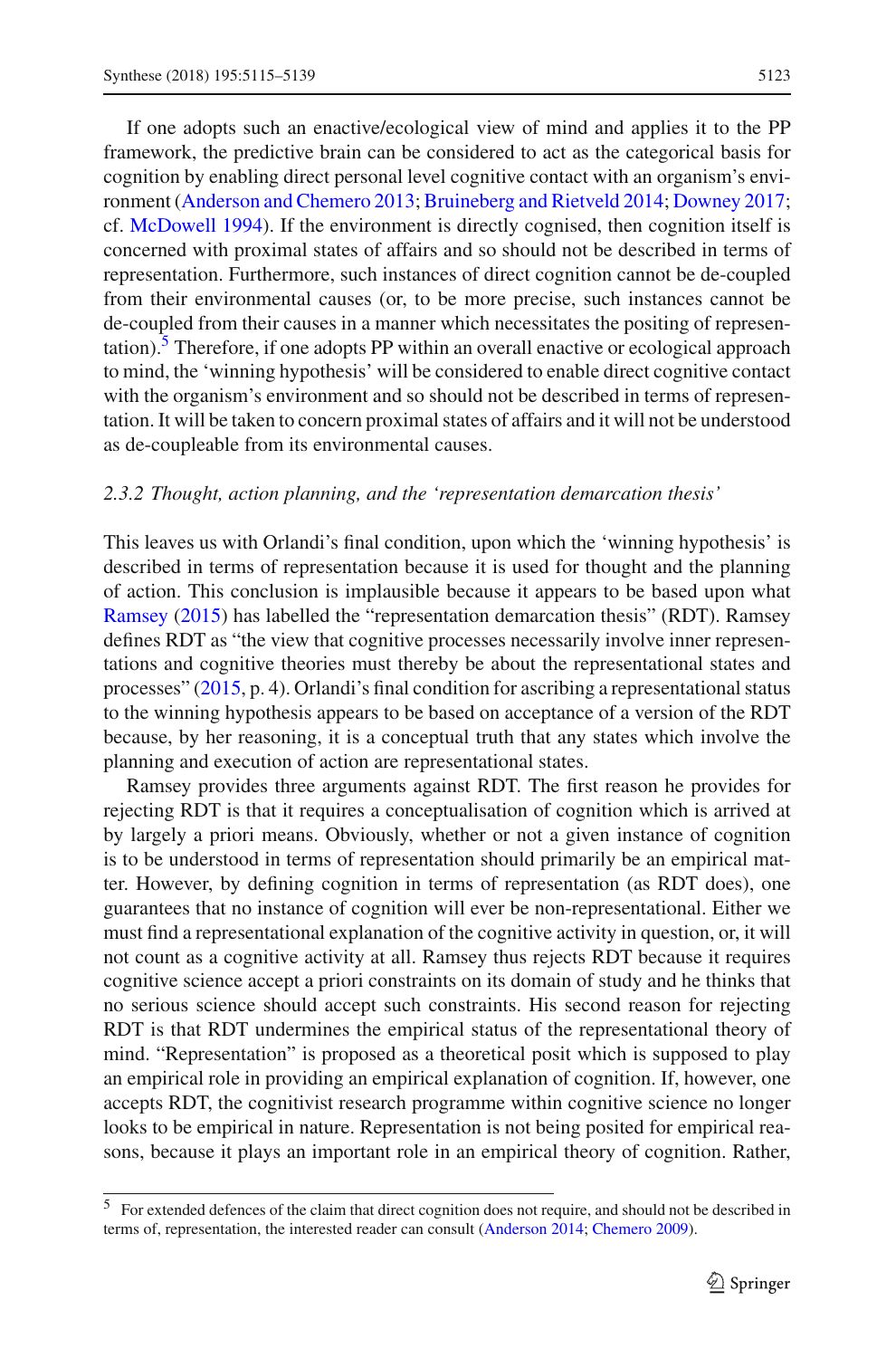it is proposed for conceptual reasons, because it is a priori assumed that any empirical theory of cognition must be a theory of representation. Representation thereby becomes an unfalsifiable theoretical posit, and so the cognitivist research programme loses its empirical credentials. Consequently, Ramsey's second reason for rejecting RDT is that it requires an unscientific approach to cognitive science. Finally, Ramsey rejects RDT because it encourages a wildly deflationary understanding of representation, such that even mere causal mediation or correlation is considered to be sufficient for representation (cf. Sect. [2.1\)](#page-2-1). Aside from making the concept of representation itself almost vacuous, Ramsey concludes that deflationary accounts of representation can in fact hinder our investigation and resultant understanding of cognitive systems and so should be rejected.

Thus, although Orlandi does conclude that the 'winning hypothesis' should be understood in terms of representation, I have argued that this conclusion is not warranted because it is reliant upon the prior assumptions of: a cognitivist view of mind (upon which cognition is taken to be brain-bound); and, the RDT. Enactive and ecological versions of PP can accept that the 'winning hypothesis' forms the categorical basis of personal level cognition without thereby taking it be concerned with distal events or to be de-coupleable from its causes. Similarly, although such accounts could agree that the 'winning hypothesis' is causally implicated in guiding and executing action, concluding that it deserves a representational status on this basis alone is misguided, because reliant on acceptance of RDT. Therefore, the concept of "posterior probability" can satisfactorily be explained within PP accounts without thereby accepting representation.

At this point, we have arrived at a non-representational version of PP. "Predictionsignal", "error-signal", "prior", "likelihood", and "posterior probability" have all been described in non-representational terms. Importantly, no explanatorily beneficial insight was lost by describing these concepts in such non-representational terms. Having explained how the key PP posits can be understood in non-representational terms, I will now turn to explaining how even PP explanations which make indispensable use of representation can be accommodated within an eliminativist framework. I will argue that such representational posits are indispensable for epistemological, and not metaphysical, reasons.

## <span id="page-9-0"></span>**3 Fictionalism about the indispensable representational posits of PP**

PP theorists are likely to object to the argument outlined above, because much of the work carried out within the PP research paradigm *requires* representation—even though we can provide a non-representational construal of PP's key posits, much of the literature on PP simply cannot be made sense of without invoking the concept "representation". The following quote, from Andy Clark, is representative of this general attitude:

Could we perhaps have told our story in entirely non-representational terms? One should always be aware of sweeping assertions about what might, one day, be explanatorily possible! But as things stand, I simply do not see how this is to be achieved. [\(Clark 2016,](#page-23-1) p. 293).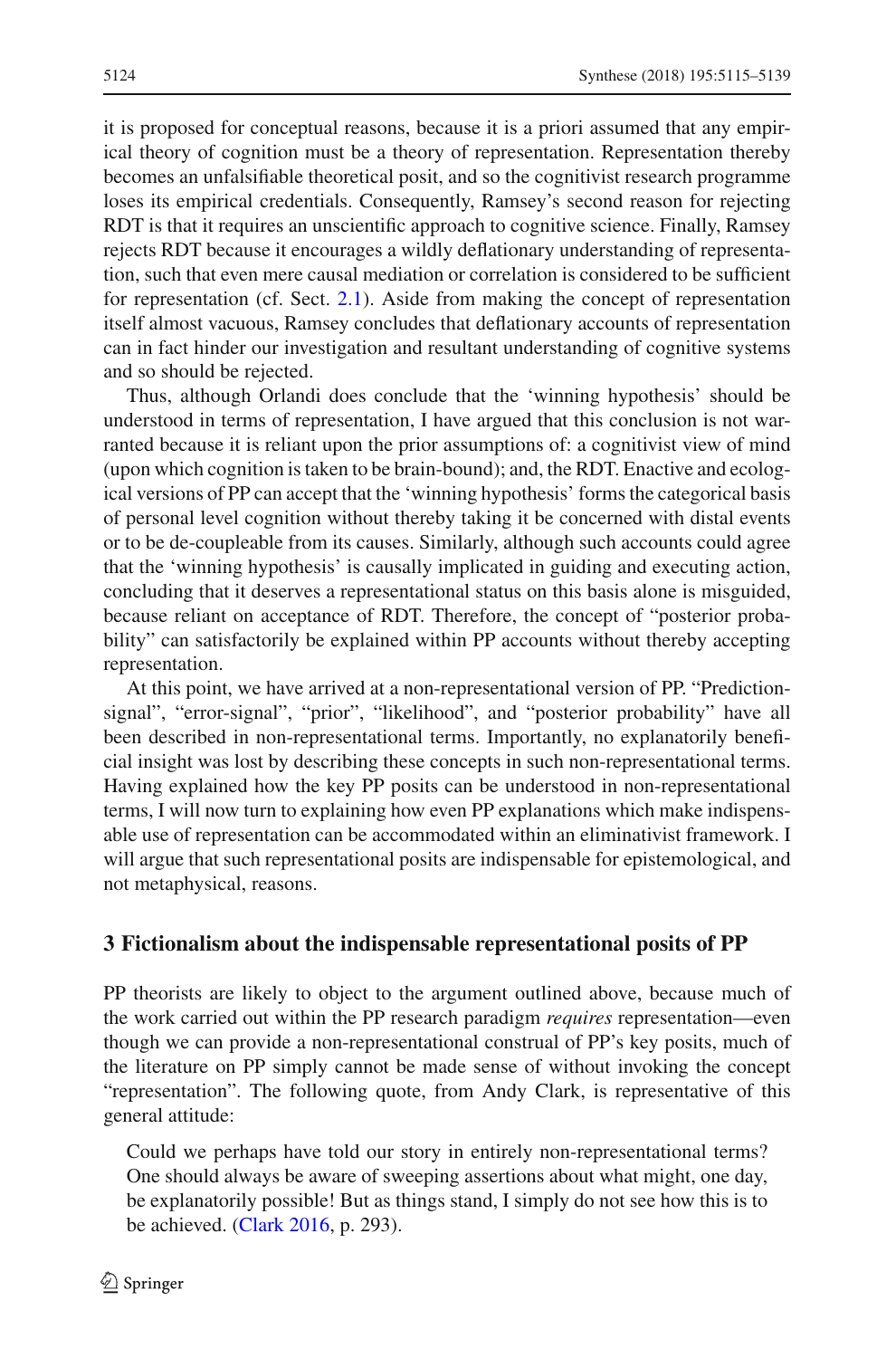I am willing to concede that there are some PP explanations which do indispensably require the concept of representation. However, I will argue that, even when the concept is indispensable, we are not required to renege on the eliminativist conclusion of the previous section. My reason for making this claim is that I think representation is explanatorily indispensable in *some* PP explanations for *epistemological*, and not *metaphysical*, reasons. In this section I am going to apply a *make-believe approach* to scientific models to PP, and thereby explain how representational posits could be epistemologically indispensable to working scientists and yet metaphysically non-existent. I will conclude that representation can in some instances play an epistemologically indispensable role in PP models, but I will not thereby conclude that in such cases representation metaphysically exists.

#### **3.1 Motivating fictionalism**

When concerned with ontological matters, there are (roughly) three attitudes one can take toward the entity in question: $6$ 

- 1. *Realism x* exists.
- 2. *Fictionalism x* does not exist. However, it plays a useful explanatory role and so can be treated as if it exists.
- 3. *Eliminativism x* does not exist.

Fictionalism about a given posit is often adopted by theorists when there is reason to believe the posit is ontologically suspect, and yet the posit itself is explanatorily indispensable. It is, for example, a popular position within debates about the metaphysics of modality and mathematics. In the case of mathematics, although it is difficult to envisage everyday human practice that does not make reference to mathematical objects, mathematical objects themselves are ontologically suspect (because they do not appear to exist in the same manner as spatio-temporal objects). Adopting fictionalism about mathematical entities enables one to keep them within one's ontology whilst avoiding having to explain how they could causally interact with physical objects.

We have seen that the key posits of PP can all be explained without accepting or requiring representation. Nevertheless, it is arguable that much work on PP makes indispensable use of representational content [\(Clark 2015a](#page-23-0), [b](#page-23-20), [2016](#page-23-1); [Gladziejewski](#page-23-21) [2016;](#page-23-21) [Hohwy 2013](#page-23-22), ch. 8; [Orlandi 2014](#page-23-6), [2015;](#page-23-5) [Rescorla 2015;](#page-23-23) [Seth 2014\)](#page-23-24). Fictionalism is adopted when theorists both: make indispensable use of a concept; and, the concept is metaphysically problematic. PP explanations may sometimes make indispensable use of representation. However, representation is not necessitated within the framework and, moreover, rejection of the concept allows one to avoid many of the problems realism about sub-personal representation brings with it [\(Bennett and Hacker](#page-22-4) [2003;](#page-22-4) [Hutto and Myin 2013\)](#page-23-11). Consequently, in the present circumstances fictionalism about the indispensable representational posits of PP is well-motivated.<sup>7</sup>

<sup>6</sup> This taxonomy is grossly over-simplified [see [\(Chakravartty 2010](#page-23-25), ch. 1), for a more realistic taxonomy].

<span id="page-10-1"></span><span id="page-10-0"></span> $<sup>7</sup>$  Henceforth, when I mention or discuss the representational posits of PP, I should be understood to be</sup> referring to PP accounts which make indispensable use of representation. If a PP account can be straight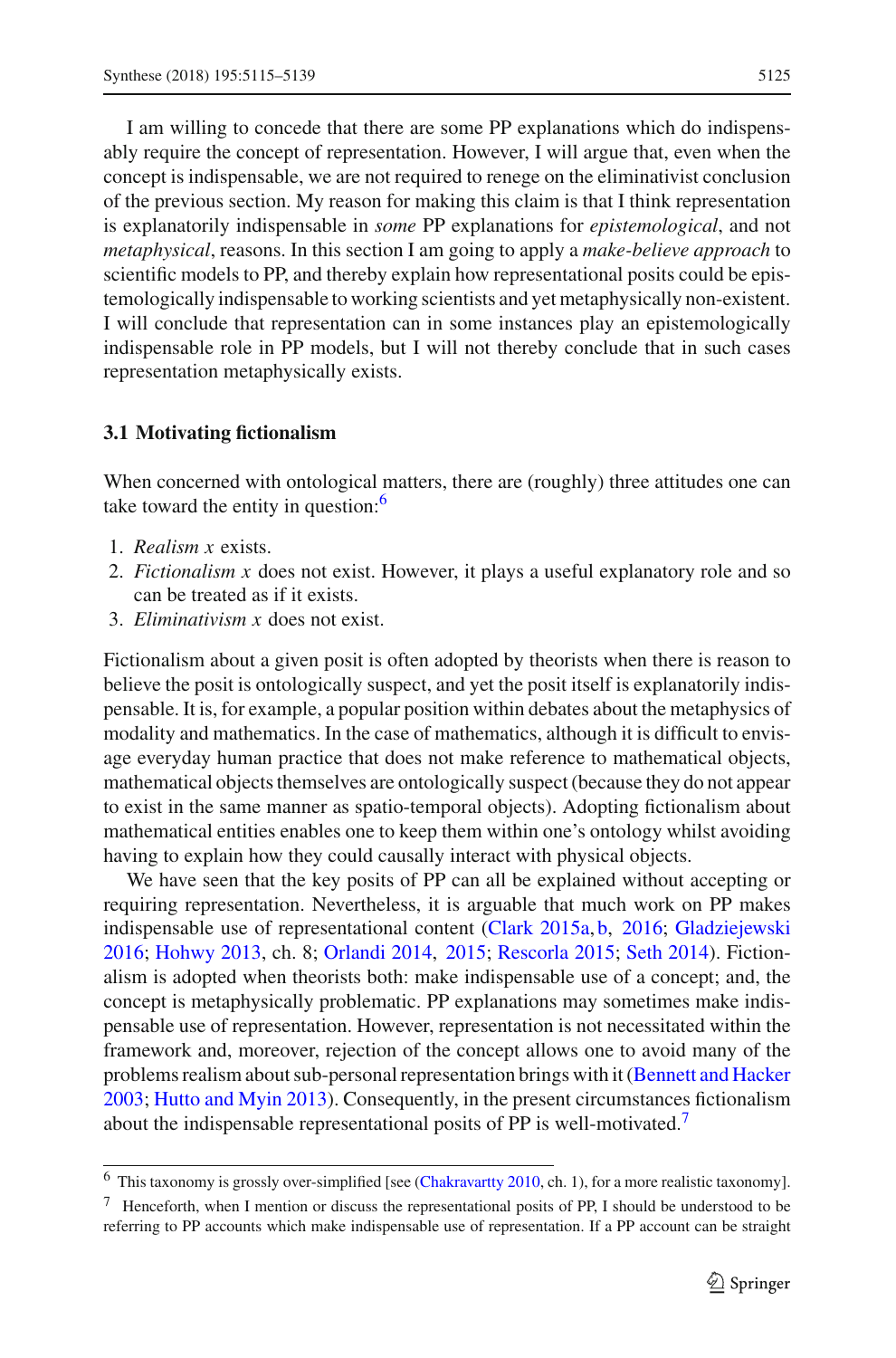## **3.2 'Models as make-believe' and predictive processing**

A number of theorists have recently applied Kendall Walton's theory of pretence to the case of fictionalism about scientific models. They have argued that many scientific models provide theorists with prescriptions to imagine certain scenarios, and that the results of these imaginings allow for predictive and explanatory utility without committing theorists to the literal existence of each posit in their model. In this subsection I introduce and motivate this approach by outlining Adam Toon's work on the topic. Then I draw on the work of Arnon Levy, and explain how the application of representations to the brain (at least in the case of predictive processing) can be shown to be nothing more than metaphorical talk which is used by cognitive scientists as an instrumentally useful tool. I conclude that the indispensability of representation for PP models does not require commitment to the literal existence of representations. It is wholly compatible with the practice of PP that cognitive scientists are using representational talk only as a metaphorical tool which allows them to keep track of real causal interactions within the brain.

#### *3.2.1 'Mimesis as make-believe' and scientific representation*

Walton's  $(1990)$  'mimesis as make-believe' account of fiction<sup>8</sup> has in recent times been applied to work on scientific models by a number of philosophers. According to Walton, works of fiction act as props in games of make-believe which prescribe certain imaginings we must undertake. A number of philosophers of science have argued that scientific models should similarly be considered props in scientists' imaginative games of make-believe [\(Frigg 2010](#page-23-26); [Levy 2011;](#page-23-27) [Toon 2012](#page-24-3)). These models serve to prescribe imaginings the scientist should make with regard to a given system, and they are thought to play an instrumental role in helping scientists understand and predict real causal changes in the world. This means that the models themselves do not accurately represent the world and that they are not supposed to. Rather, they are used by the scientist as aides that help her to understand what is actually happening in the world.

Walton argues that fictions should be seen as analogous to the sorts of make-believe games which are played by children. These games are often based on what Walton labels "generative principles", which are the rules upon which the imaginative game is based. Consider the example of a child playing a game with a bubble machine in their garden. In this game the bubbles are imagined to be space-ships which have escaped from the Death Star, and they must make their way home without being destroyed. Given the rules of this imaginative game, a number of generative principles follow:

Footnote 7 continued

forwardly accepted without representation, there will obviously be no need to provide a fictionalist account of its representational posits (because there are none).

<span id="page-11-0"></span><sup>8</sup> Note, applying Walton's account to scientific models does not require taking a stance on the nature of fiction itself—"I do not want to defend Walton's characterisation of fiction here. As I see it, we may remain neutral on this point. As a result, the make-believe view does not commit us to the claim that models are works of fiction." [\(Toon 2012](#page-24-3), p. 70).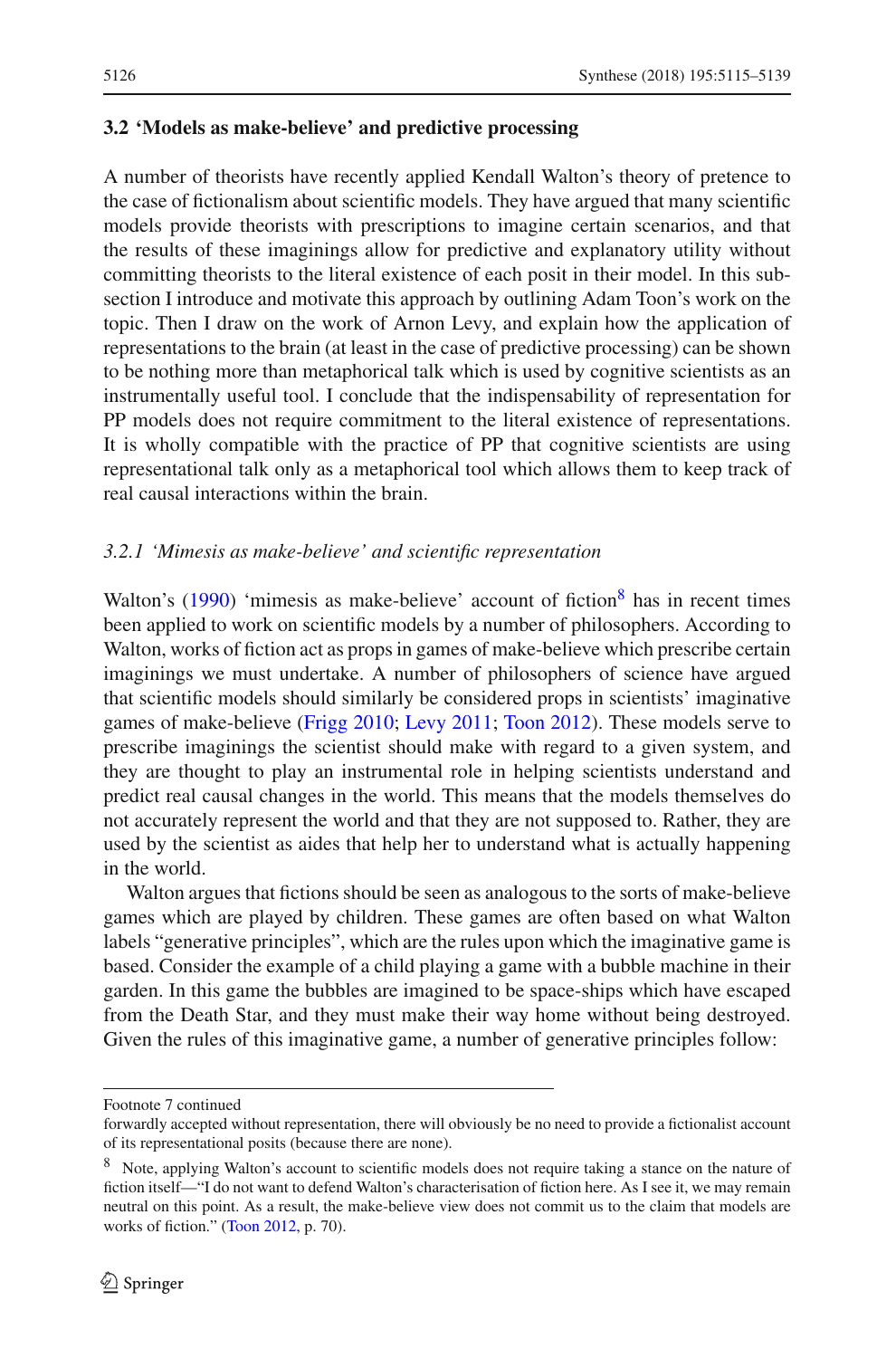- 1. The bubble machine counts as the Death Star.
- 2. The bubbles generated count as escaping space-ships.
- 3. The limits of the back garden, signified by the fence, count as the limits of the Death Star's reach.

From these principles a number of sub-principles obviously follow. For example, a corollary of (2) is that:

- 1. The larger the bubble, the bigger the spaceship is.
- 2. Bubbles which pop count as destroyed.
- 3. Bubbles which float over the garden fence count as having escaped.

Although the child is engaged in a game of imaginative make-believe, the things which happen in the game depend entirely on things which happen in the actual world. For example, the fate of a given space-ship depends entirely on the fate of a bubble in the actual world. Its fate cannot be decided by the whims of the child. Consequently, the child is able to accurately track events which occur in the real world. For instance, they can track how many bubbles float past the garden fence.

## *3.2.2 Levy's 'make-believe' account of information in biology*

Levy [\(2011](#page-23-27)) argues that when biologists make use of the concept of (semantic) "information" they are engaged in a Walton-esque game of make-believe. Just as the child's game is constrained by states of affairs in the real world so, according to Levy, the biologist's use of the concept "information" is constrained by states of affairs in the world (at the biological level of description). He outlines three rules (about the features of biological systems which function as props in the information-in-biology fiction) which the biologist must (and does) adhere to (*ibid*., pp. 654–655):

- 1. *Directionality* information is transmitted from a sender to a receiver.
- 2. *Connecting variation* transmitted information will cause changes in the receiver (this allows us to gloss over causal events which occur between sender and receiver).
- 3. *Active versus passive distinction* this is a metaphor, which gets at the difference between the parts of the system which change and the parts that do not. The metaphor "active" refers to the changes of state in sender and receiver (of information), whilst the metaphor "passive" refers to the parts of the system which do not change (the information itself).

Levy does note that an argument similar to his own could be given about the use of information talk in neuroscience. However, he does not himself provide such an argument. In the next sub-section I will apply Levy's three rules to the case of predictive processing.

## **3.3 Applying Levy's fictionalism to predictive processing**

I begin my application of Levy's informational principles to the brain by considering the simplest component of the brain (generally) considered relevant for our ability to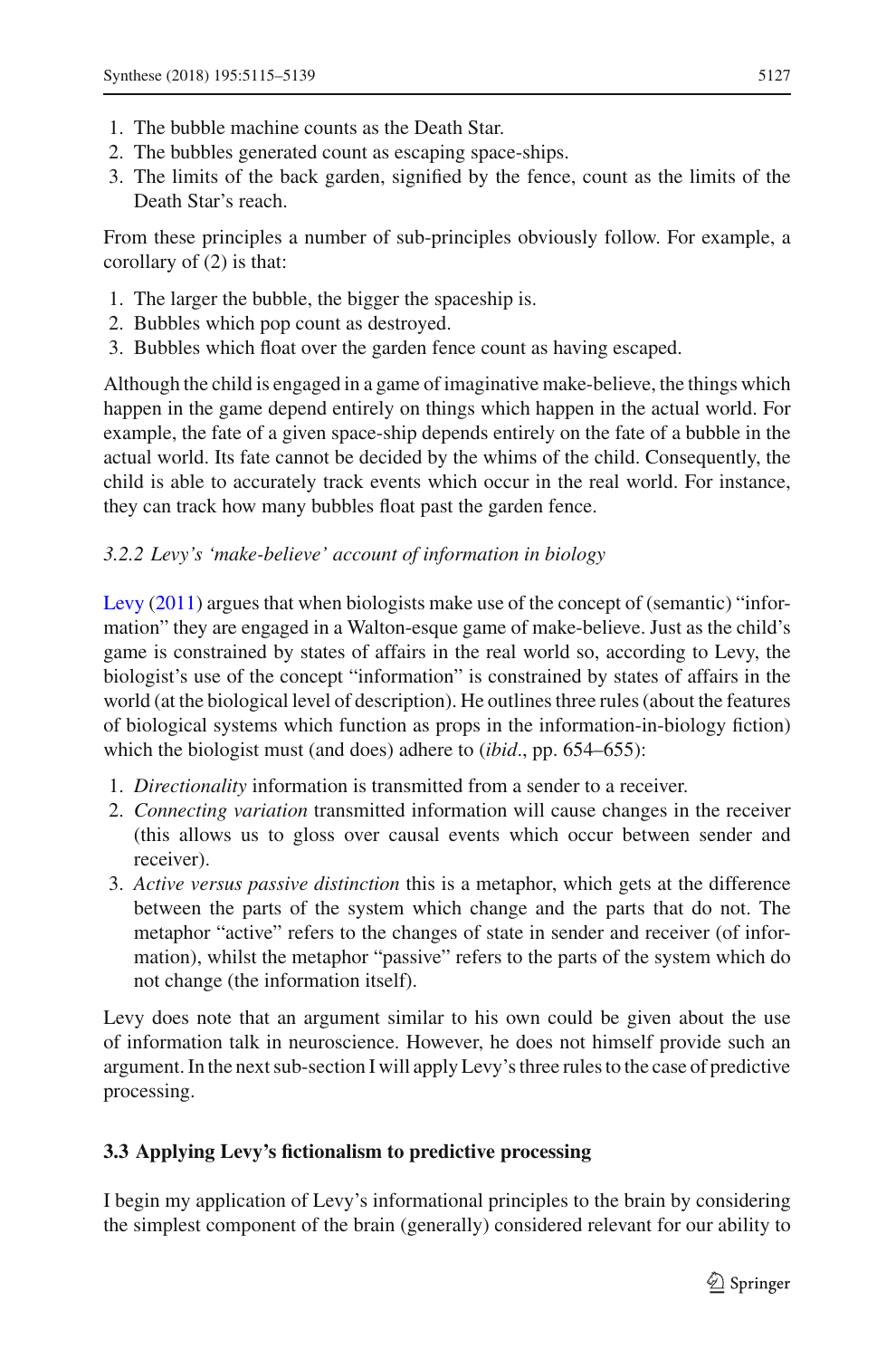<span id="page-13-0"></span>

engage in cognitive activities—the neuron. A neuron is a cell which is composed of three parts: dendrites, soma (or cell body), and axon (Fig. [1\)](#page-13-0).

Neurons both receive and pass on information in the form of electrical and chemical signals. Electrical and chemical signals are passed across the synaptic cleft (the gap between the axon of one neuron and the dendrite of another) and picked up by the dendrites. These chemical and electrical signals move into the soma of the neuron, and when they reach a certain concentration (the exact concentration can vary from cell to cell) an action potential will send electrical signals down the axon and cause the neuron to fire. When a neuron fires it passes electrical and chemical signals from its axon to the dendrites of other cells.<sup>9</sup>

At this neurophysiological level of description Levy's three rules are satisfied. Directionality is satisfied because signals pass from one neuron to another (from the axon of one to the dendrites of another). Connecting variation is also satisfied, because the electrical and chemical constitution of the soma of the receiving neuron will change in response to the electrical and chemical signals received from the neuron which passed on the signal. Finally, the metaphorical distinction between active and passive is also satisfied. Although the electrical and chemical constitution of the two neurons will change, the information being transmitted remains the same. This information is constituted by informational signals and these remain unchanged whilst they pass across the synapse. At this level of description there is no need for the use of representational posits. Indeed, the only predicate in use which is remotely psychological is the term "signal". However, this term refers to electrical and chemical properties and so can be seen as straightforwardly metaphorical. It can be translated into the language of chemistry and physics with no loss in explanatory power.

In order to consider a second model of neural processing, I will now ascend a few levels of description:<sup>[10](#page-13-2)</sup>

This is a simplified description of a typical neuron.

<span id="page-13-2"></span><span id="page-13-1"></span><sup>&</sup>lt;sup>10</sup> For a comprehensive review of explanations of how to get from a description of a single neuron to a description of interactions between groups of neurons in different parts of the brain, the reader should consult [Wang](#page-24-4) [\(2010\)](#page-24-4).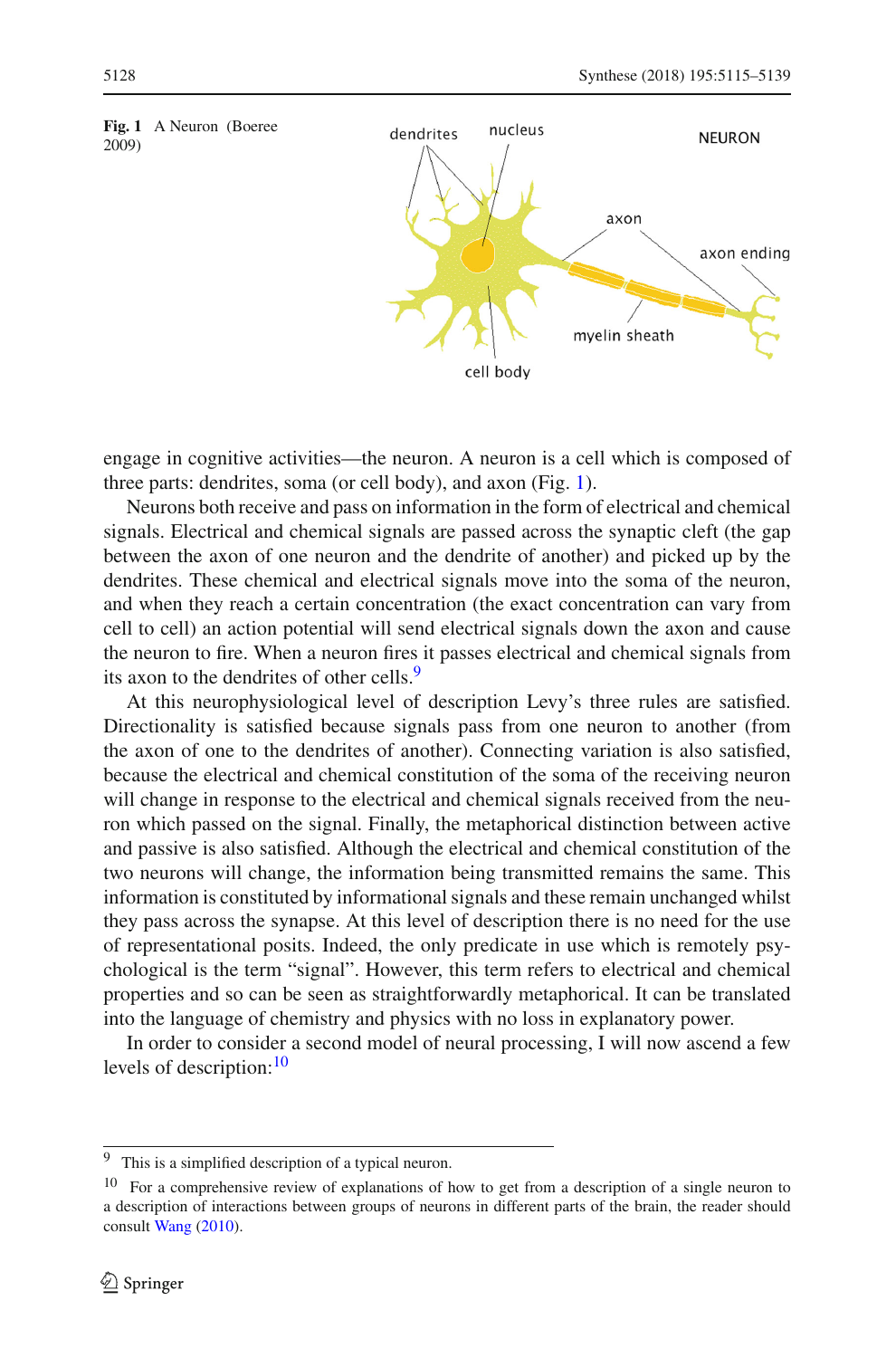

<span id="page-14-0"></span>**Fig. 2** Top-down and bottom-up signalling between cognitive and sensory areas of the brain [\(Wang 2010](#page-24-4), Fig. 19)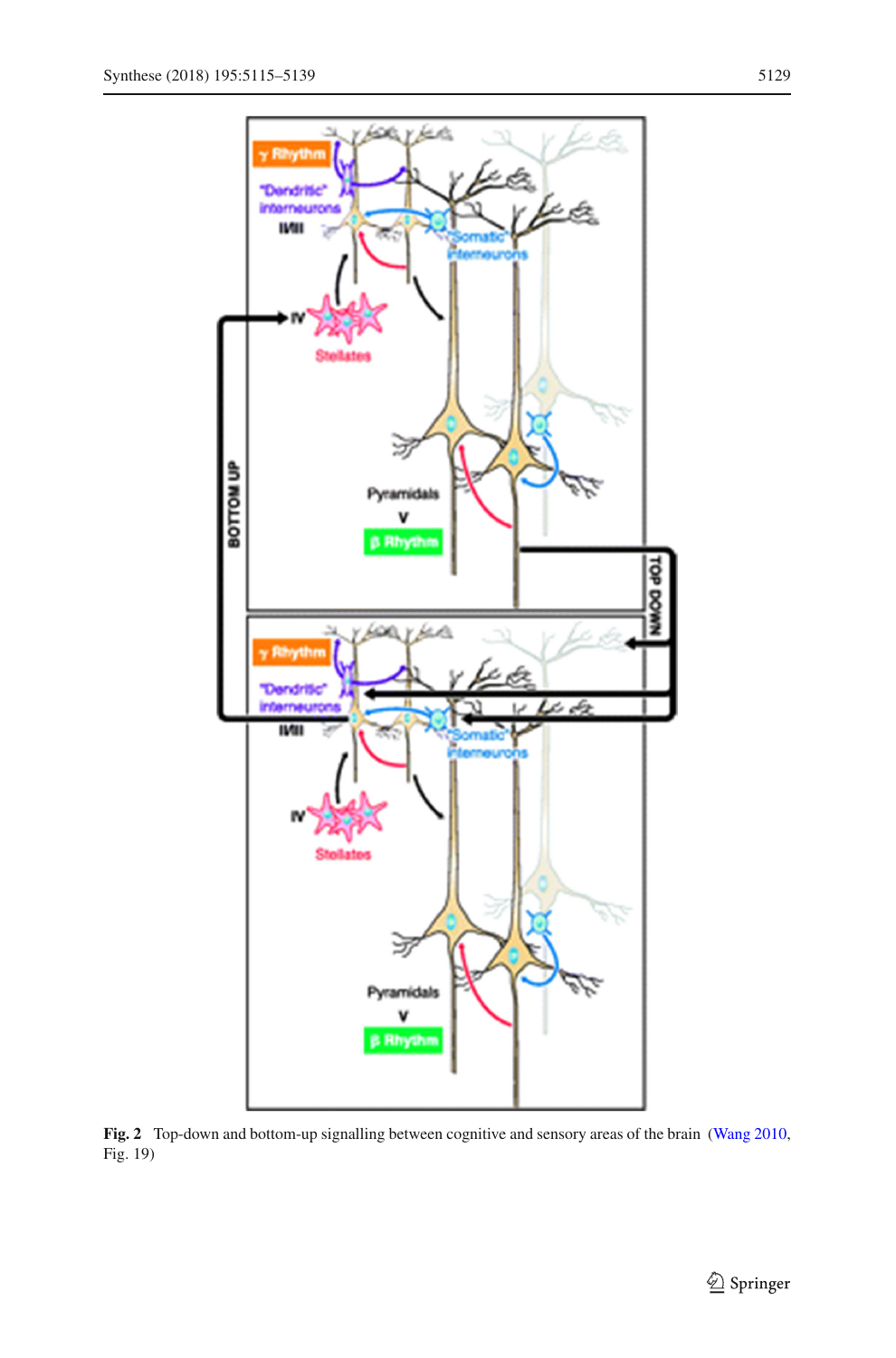This diagram depicts the mechanism through which the passing and regulation of top-down and bottom-up signals occurs between cognitive (top box) and sensory (bottom box) areas of the brain.<sup>[11](#page-15-0)</sup> Neurons located in deep layers of the brain are represented in the lower half of each box. These neurons oscillate in the beta-range and are responsible for sending top-down signals to neurons located in superficial layers of the brain. Neurons in superficial layers are represented in the top half of each box. They oscillate in the gamma-range and send bottom-up signals to neurons in deep layers. The exact nature of the signals sent and received from both deep and superficial layers is dictated by a dynamical inter-play between beta- and gammarange oscillations [\(Wang 2010,](#page-24-4) Fig. 19).

At this higher level of description, which makes reference to groups of neurons in different regions of the brain, Levy's rules are still satisfied. Neurons in the bottom half of each box are designated as the senders of top-down signals whilst neurons in the top half of each box receive these signals. Similarly, neurons in the top half of each box are designated as the senders of bottom-up information whilst neurons in the bottom half are designated as receivers. Consequently, directionality is satisfied. Connection variation is also satisfied because the neurons (whether situated in deep or superficial layers of the brain) will change in response to the signal received. The nature of this change is more complicated than the previous example of the lone neuron. This is because the exact manner in which the neurons change is now dependent on an interplay between top-down and bottom-up signalling. However, the fact that neurons will change state in response to the signals they receive remains transparent. Finally, the active and passive metaphor is still satisfied. Deep layer neurons are associated with beta-range oscillations, and superficial layer neurons with gamma-range oscillations. As such, the oscillations they rely on to transmit information and the type of information they transmit never changes, although the states of the neurons themselves will change. Although we have ascended to the level of many neurons which are situated in spatially separated parts of the brain, this description of brain processes is clearly firmly rooted in what we can observe and understand using the tools and framework of neurophysiology. If any psychological predicates are used at this level of explanation it is clear they are being used metaphorically.

I will now consider a third diagram. This diagram is also concerned with top-down and bottom-up neural interactions. However, it is pitched at a slightly higher level of abstraction than the previous diagram:

This diagram is a representation of how the predictive processing paradigm conceives of the brain. R1 through to R3 represent different levels of the brain, from superficial  $(R1)$  to deep  $(R3)$ . The green lines are the same top-down signals which are linked with beta-range oscillations that we encountered in Fig. [2.](#page-14-0) The PP theorists have added to the interpretation made in Fig. [2](#page-14-0) by labelling the top-down signals "prediction-signals" and arguing that their role is to transmit predictions down the neural hierarchy. The red lines represent the bottom-up signals associated with gammarange oscillations that were encountered in Fig. [2.](#page-14-0) Once more, the PP theorist has added to this interpretation by labelling the bottom-up signals "error-signals". On the PP

<span id="page-15-0"></span><sup>&</sup>lt;sup>11</sup> By speaking in this manner I mean only that these areas are causally implicated in cognitive and perceptual processing.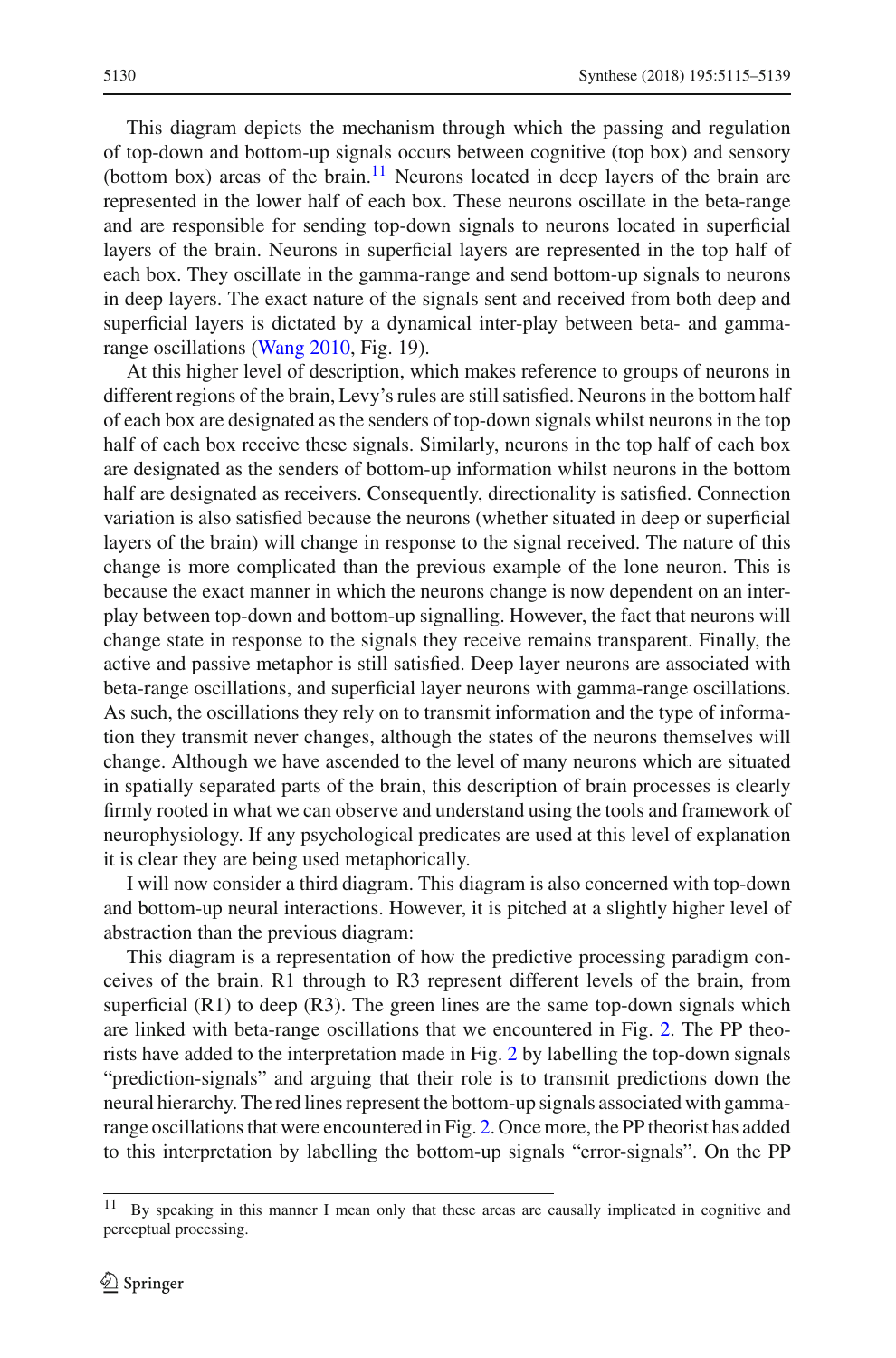

<span id="page-16-0"></span>**Fig. 3** Predictive processing model of the brain [\(Seth et al. 2012,](#page-23-28) Fig. 3)

framework these error-signals feedback information that there has been a divergence between the predicted signal and the signal the neuron actually received. Prediction neurons are coloured blue and error neurons are coloured orange [\(Seth et al. 2012,](#page-23-28) Fig. 3).

Although this model makes use of a lot more representational idioms than any of the previous diagrams, it is obvious that Levy's rules are still being satisfied. The exact same directionality noted in Fig. [2](#page-14-0) is satisfied because top-down signals (now labelled "prediction-signals") still transmit from deep to superficial layers. Similarly, bottom-up signals (now labelled "error-signals") display the same directionality, going from superficial to deep layers. Connection variation is still satisfied because the type of signals sent (by neurons in both the deep and superficial layers) will depend on the type of signals they receive. However, the application of psychological predicates allows for a simplification of the exact relation between the top-down and bottom-up signals. By construing top-down and bottom-up signals as representational prediction and error signals respectively, the PP theorist is able to arrive at improved predictions and explanations about the exact nature of the relationship between signalling in the deep and superficial layers of the brain. Finally, the active/passive metaphor is still in place. The information transmitted stays the same throughout (it will either be a prediction-signal or an error-signal), with only the neurons themselves changing in response to the information received. In short, the exact same causal processes as those in the previous diagrams are being tracked. The only difference is that they are being tracked at a higher level of generality (Fig. [3\)](#page-16-0).

Toon defines his 'models as make-believe' [MM] account as follows:

MM: M is a model representation if and only if M functions as a prop in a game of make-believe. [\(Toon 2012,](#page-24-3) p. 62)

I have argued that the PP paradigm adheres to the 'brain-as-representational-Bayesianmachine' game of make-believe. In this particular case the brain is the prop upon which the game of make-believe is predicated (upon which the various 'generative principles' are based). I studied three diagrams of neuronal processing. Each successive diagram represented the brain at a higher level of abstraction, and as the level of abstraction increased so did the use of representational idioms. However, every single diagram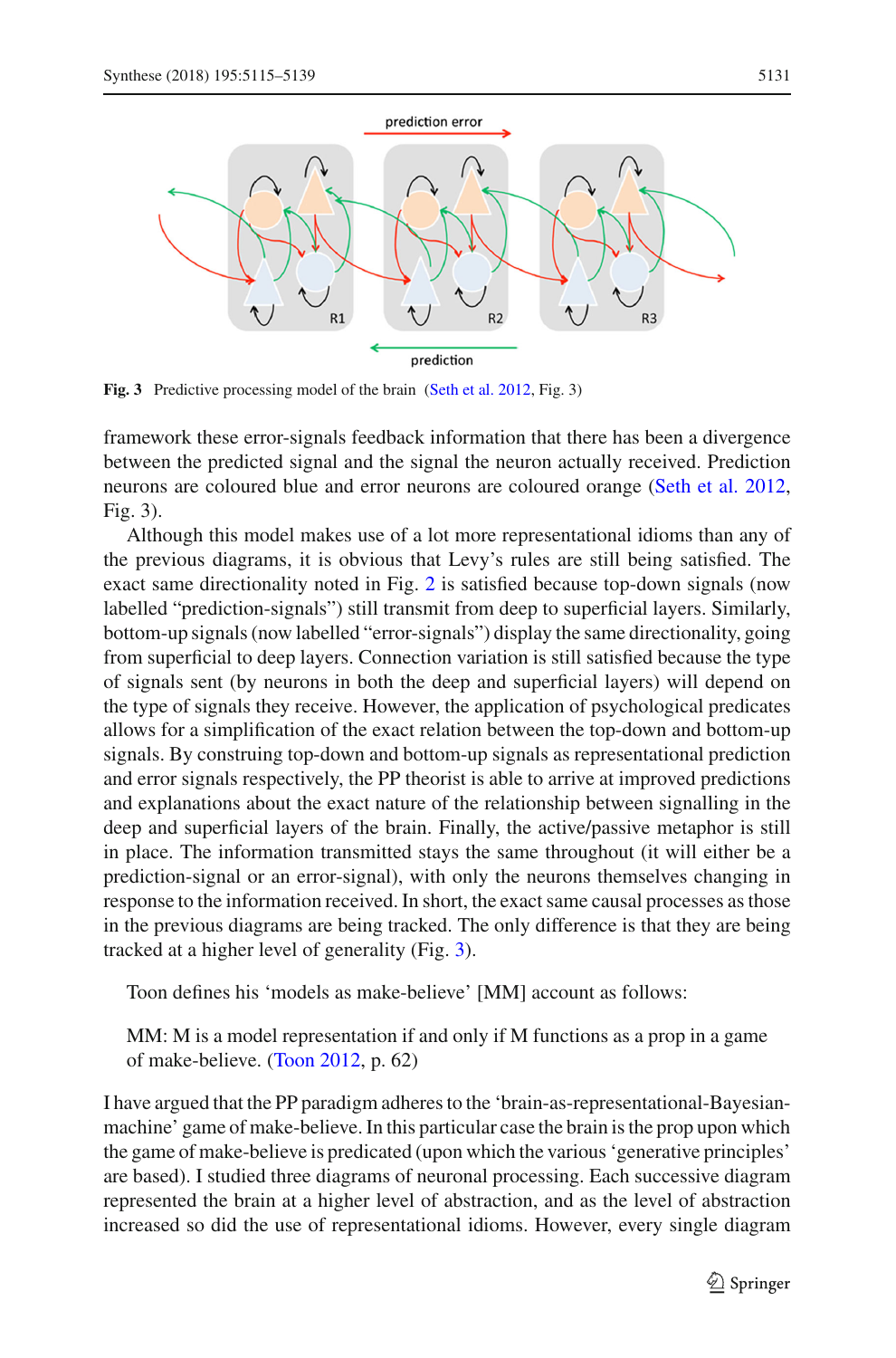satisfied Levy's three principles in the same manner. The exact same causal changes were modelled in each diagram with the only difference being that, as the models became more abstract, the causal changes were modelled in more generality. The neuroscientist is able to ascend from the level of individual neurons, and instead model interactions between groups of neurons (which may be spatially separated to a large degree), by introducing representational predicates. This practice allows the scientist to model real causal processes without having to concern themselves with the minutiae of detail which consideration of the brain as a whole would require. Rather than being seen as pointing to the metaphysical indispensability of brain-based representations, the introduction of representational idioms can be seen as nothing more than a metaphorical and fictional posit which allows the neuroscientist to keep track of real causal changes occurring at the neurobiological level. Treating the brain as if it is a representational prediction machine prescribes certain imaginative games, which both help and allow the neuroscientist to track real causal changes occurring within the brain at a greater level of generality.

## <span id="page-17-0"></span>**4 The spoils of war**

In this paper I have argued that: the key posits of PP need not be described in terms of representation; and, PP accounts which make indispensable use of representation can be understood as doing so for epistemological reasons. If the forgoing is correct, within the PP framework, representation is either rendered entirely otiose or it is assigned a fictional status. This conclusion licenses an eliminativist conclusion about the metaphysical status of representation within PP. In this section, I am going to outline four benefits one arrives at by adopting the approach toward representation which I have sketched.

## **4.1 Benefit one: a victory for the eliminativist**

The most obvious consequence of the position I have sketched is that PP entails victory for the eliminativist in the 'representation wars'. If the foregoing is correct, PP entails metaphysical eliminativism about sub-personal representation. This is a beneficial conclusion, because it allows for PP theorists to continue to provide accounts of perception, action, and cognition without facing the problem of having to naturalise sub-personal content. It is widely agreed that, as yet, no solution to this *hard problem of content* [\(Hutto and Myin 2013\)](#page-23-11) has been found. By accepting metaphysical eliminativism, PP theorists can continue to investigate perception, action, and cognition without being reliant on an assumption (there is sub-personal representation) which is naturalistically suspect. Furthermore, by accepting a fictionalist approach toward PP's indispensable representational posits, one can accept metaphysical eliminativism without thereby having to reject work in PP which is reliant upon representation. Realism about representation is primarily advocated because representation is taken to be an indispensable posit of cognitive science [\(Burge 2010\)](#page-23-29). Adopting a fictionalist approach toward representational posits allows one to endorse metaphysical eliminativism about representation without requiring we disavow scientific explanations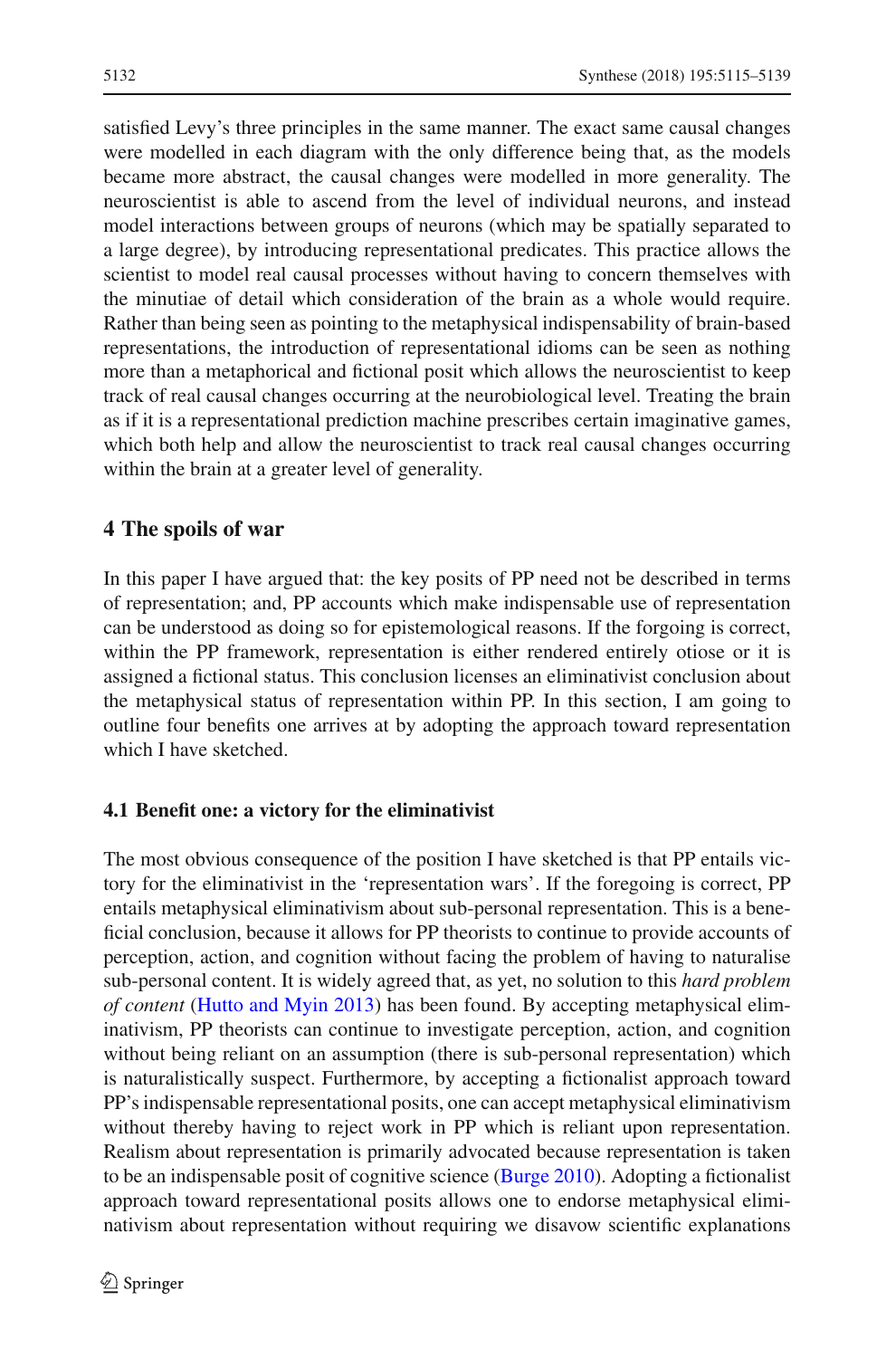which make indispensable use of this concept. Consequently, the account I have outlined entails a victory for the eliminativist in the 'representation wars'. Importantly, however, this particular position can accommodate extant empirical work within PP which makes indispensable use of representation whilst avoiding the problems invocation of this posit brings with it.

## **4.2 Benefit two: fits with practise of cognitive science**

A second benefit of this fictionalist approach to representation is that it fits with the everyday practice of cognitive science. My account is inspired by, and finds support from, the work of [Dennett](#page-23-30) [\(1987\)](#page-23-30). Dennett argues that representational idioms are used within cognitive science because they provide scientists with instrumentally useful metaphors:

Far from it being a mistake to attribute hemi-demi-proto-quasi-pseudo intentionality to the mereological parts of persons, it is precisely the enabling move that lets us see how on earth to get whole wonderful persons out of brute mechanical parts. That is a devilishly hard thing to imagine, and the poetic license granted by the intentional stance eases the task substantially. [\(Dennett 2009,](#page-23-31) pp. 88–89)

Frances Egan argues for a similar claim:

What we normally think of as representational contents—contents defined on distal objects and properties appropriate to the cognitive domain (what I have called 'cognitive' contents)—are not in the theory; they are in the explanatory gloss that accompanies the theory, where they are *used* to show that the theory addresses the phenomena for which we sought an explanation. The gloss allows us to see ourselves as solving problems, exercising rational capacities, occasionally making mistakes, and so on. It characterizes the computational process in ways congruent with our commonsense understanding of ourselves, ways that the theory itself eschews. [\(Egan 2013](#page-23-32), p. 131, *italics in original*).

According to Egan, representational explanations in cognitive science provide a userrelative *cognitive gloss* on neuronal mechanisms which helps scientists to understand the workings of the mechanism in question.

The approach to sub-personal representation advocated by both Dennett and Egan is motivated by considerations about the everyday practice of cognitive science. The argument I have provided can be seen to support Dennett and Egan's contention—if PP theorists do use the brain as a prop in the imaginative game of 'brain-as-representational-Bayesian-machine', then PP provides yet another example of cognitive science in which representational posits are in fact being used merely as instrumentally useful metaphors. Indeed, I think that PP provides a particularly strong example of such an instrumentalist approach toward representation. We have already seen that some theorists take PP to indispensably require representation only at the more abstract, system-wide level of explanation [\(Orlandi 2014](#page-23-6), [2015](#page-23-5); see also [Clark 2015a](#page-23-0), [b,](#page-23-20) [2016](#page-23-1)). This observation would appear to be borne out, more generally, by looking closely at the actual work carried out within PP. In general, representa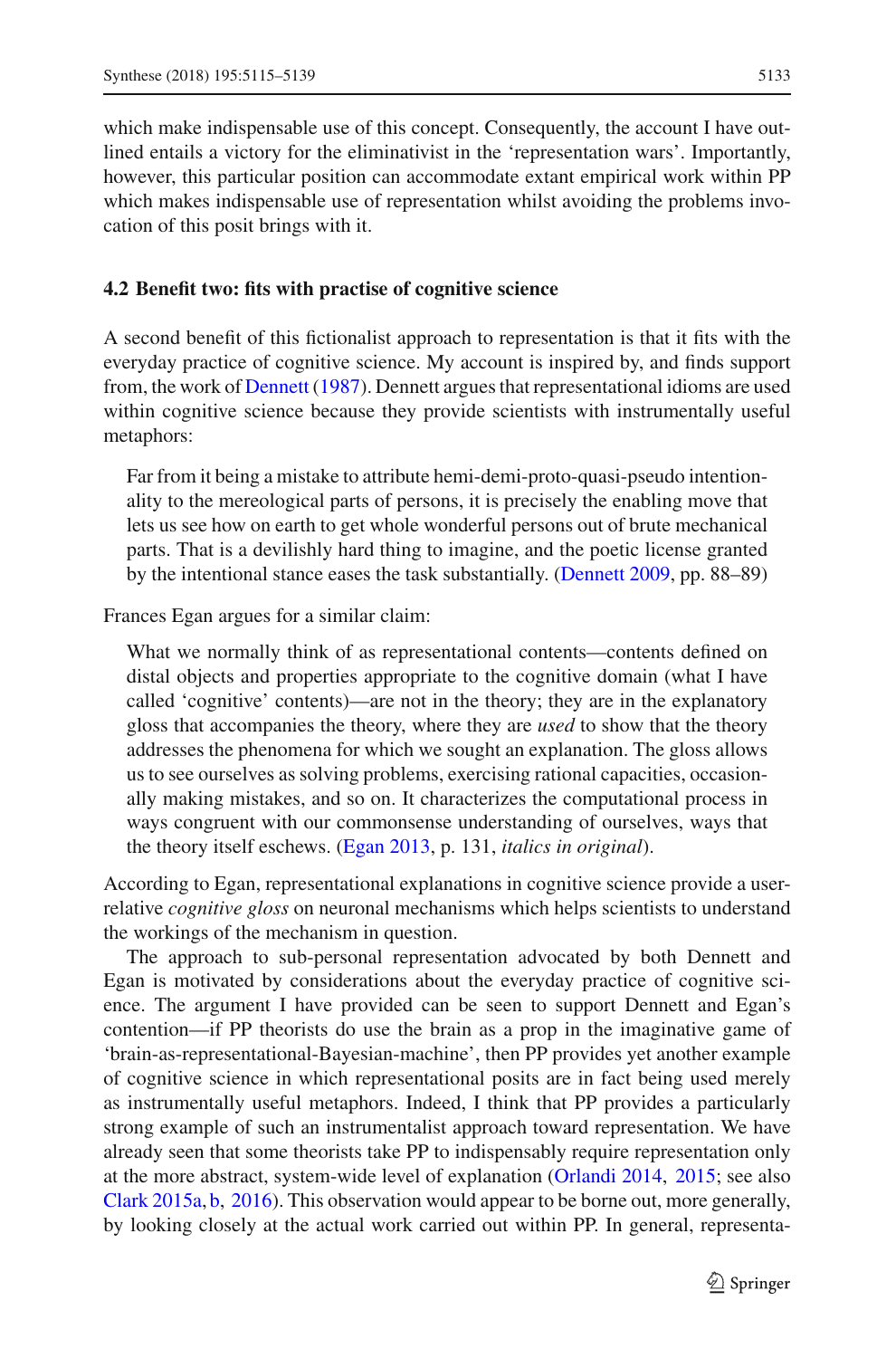tional idioms are most pervasive when PP systems are being described in the abstract. However, when such systems and their implementation are described in greater detail, representational idioms tend to drop out of the resultant explanation. One prominent example, in this regard, is the discussion of the neural implementation of precisionweighting. Precision-weighting is often described in representational terms:

However, to optimally select the prediction errors…the brain has to estimate or encode their precision. Having done this, prediction errors can then be weighted by their precision, so that only precise information is accumulated and assimilated in high or deep hierarchical levels. [\(Kanai et al. 2015](#page-23-33), p. 3)

The use of concepts and phrases such as "estimate", "encode", and "informational accumulation" naturally lend themselves to a representation-friendly interpretation. However, when the neural implementation of these representational terms is presented, it becomes clear that what we are discussing here is simply biological neural processing:

This broadcasting of precision-weighted prediction errors may rest on neuromodulatory gain control mechanisms at a synaptic level…This may explain why superficial pyramidal cells have so many synaptic gain control mechanisms such as N-methyl-D-aspartate (NMDA) receptors and classical neuromodulatory receptors like D1 dopamine receptors. [\(Kanai et al. 2015,](#page-23-33) p. 3)

Kanai et al. do themselves take this neurobiological processing to "correspond[] to a (Bayes-optimal) encoding of precision in terms of the excitability of neuronal populations reporting prediction errors" [*ibid*. p. 3]. However, it is not clear why this reading is required. Certainly, bio-chemical neuronal activity itself does not require a representational explanation. If precision-weighting can be equated with neuromodulation, then there does not appear to be any reason to accept a representational account of precision-weighting. It is thus typically the case that, when the neural details are specified, a representational explanation is no longer necessary.

I therefore take it to be wholly compatible with the practice of PP theorists that, when representational posits are considered indispensable, they are considered indispensable largely because theorists are engaged in a game of make-believe which treats brains as if they were representing. These games of make-believe are grounded on a number of generative principles which rely on real causal goings-on in the brain. Consequently, the metaphors themselves are not relevant to causal interactions in the brain, but rather only to our ability to understand and track these interactions. The practise of PP theorists therefore does not warrant taking the brain to be literally trafficking in representations. Rather, it warrants the weaker claim—that scientists (sometimes) use the brain as a prop in a game of pretence involving representations.<sup>12</sup>

<span id="page-19-0"></span><sup>12</sup> One might object to this point as follows: (1) PP developed out of the machine learning literature. (2) The concept "representation" plays an extremely specific and nuanced role in this literature. Therefore, (3) The concept "representation" is plausibly understood as being used by PP theorists in exactly the same manner it is used within machine learning. Consequently, the practice of PP does not license the claim that "representation" plays the role of tracking mere causal changes within the brain.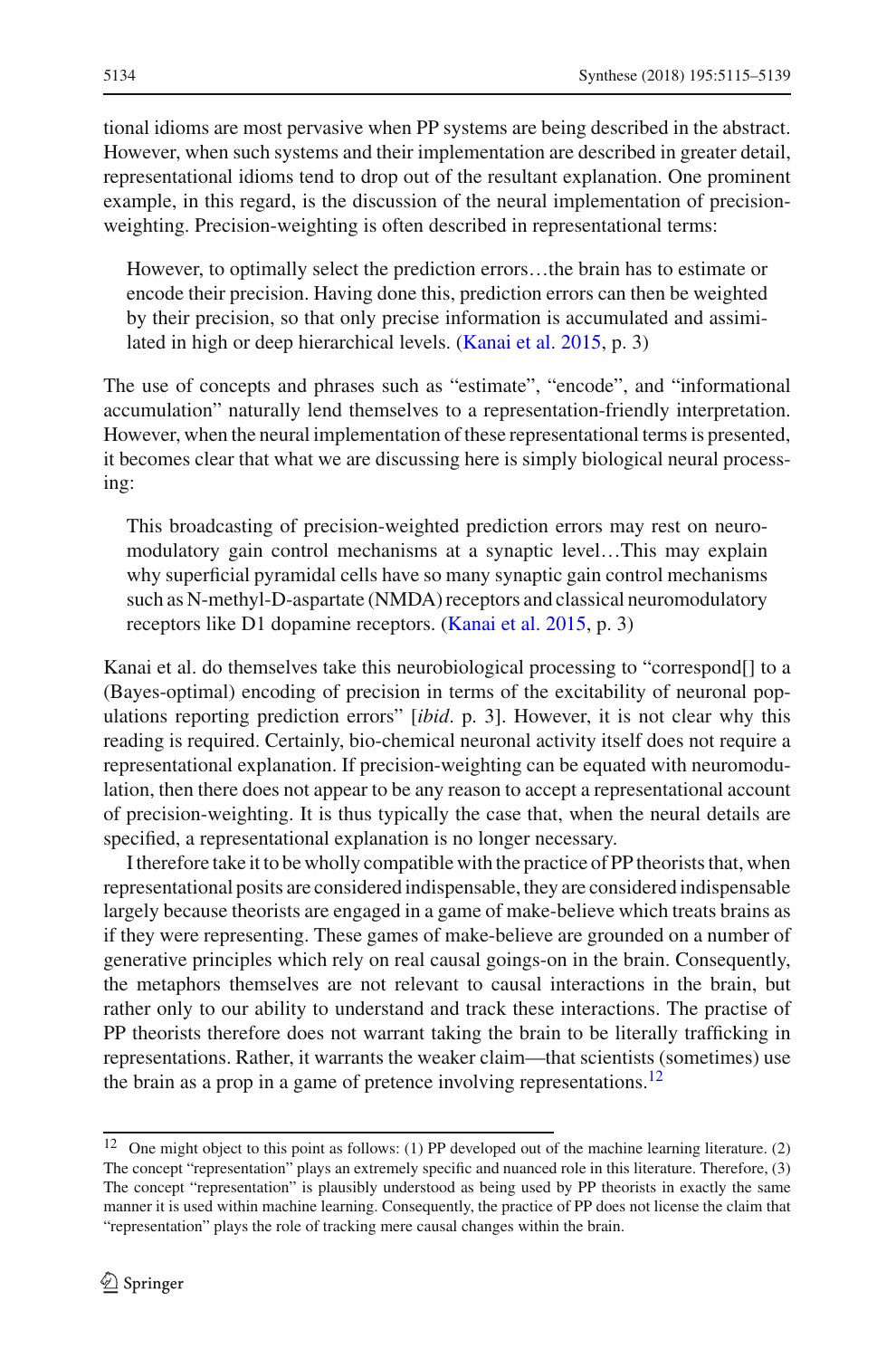#### **4.3 Benefit three: recommendations for the direction of future research**

Aside from fitting well with the actual practice of theorists working on predictive processing, my account also has direct, practical implications for future research. If I am correct, then it follows that theorists need not concern themselves with finding specific neural implementations of the representational posits of their PP models. These models merely prescribe specific imaginings, and so it is no requirement of them that each representational aspect of the model be found to be isomorphic with some aspect of the world. If my fictionalist account is correct, then it will not be the case that failure to find a neural implementation of (representational aspects of) PP means that it "fails as a distinctive empirical account" [\(Clark 2013,](#page-23-34) p. 200). As such, theorists can continue to use representational posits in their theories. However, if they do make use of such posits, they should not dedicate their energies toward finding the neural implementation of these representational posits. PP theorists tend to take their explanations to require a mechanistic implementation of representation [\(Gladziejewski 2015,](#page-23-35) [2016](#page-23-21); cf. [Bechtel 2009\)](#page-22-5). However, acceptance of my fictionalist account requires a turn away from such endeavours. Therefore, fictionalism about the representational posits of PP would have a practical effect on the direction of future research[.13](#page-20-0)

#### **4.4 Benefit four: Sprevak's IBE**

A common argument against all fictionalist positions is that they are explanatorily unilluminating. In a recent survey concerning fictionalism about sub-personal repre-

Footnote 12 continued

Spatial constraints require that I do not fully engage with this objection here and so, for present purposes, I suggest that those who find this objection persuasive understand my argument as a conditional:*If* PP theorists use the concept "representation" to track causal changes within the brain, *then* these representational posits should be assigned the metaphysical status of a fictional entity. It is hard to determine the exact use to which "representation" is put by every single individual theorist (cf. ft. 13). However, I contend that enough theorists use the concept in a manner which is best understood as involving the tracking of mere causal changes [e.g. [\(Clark 2016;](#page-23-1) [Hohwy 2013;](#page-23-22) [Kanai et al. 2015](#page-23-33); [Seth 2014](#page-23-24))] that the initial premise of my conditional argument is substantive and its adoption is motivated. My thanks to an anonymous reviewer for both: bringing this potential objection to my attention; and, suggesting the adoption of the above conditional argument in order to avoid it.

<span id="page-20-0"></span><sup>&</sup>lt;sup>13</sup> It may be wondered how fictionalism about the representational posits of PP could be compatible with the practise of cognitive science whilst also providing guidance for future research which goes against common practice. To understand why these two conclusions are not incompatible, it helps to introduce the two different types of fictionalism: *hermeneutic* and *revolutionary*. Hermeneutic fictionalists think that, when engaged in the discourse in question, people already (tacitly) assume that they are speaking in a fictional context. Revolutionary fictionalists argue that, although people who engage in the discourse in question do take themselves to speak literally, we should revolutionise the discourse by encouraging people to stop speaking literally and start taking their discourse to be metaphorical. It is an empirical question which of these approaches to fictionalism correctly describe the practice of theorists working on PP, and in any case I suspect that the answer will vary from person to person (and, indeed, possibly from case to case). In light of this distinction between the two types of fictionalism, I suggest that benefit two be seen as applicable to those who already (if only implicitly) take the representational discourse to be a useful heuristic, whereas benefit three should be taken to apply to those who take the present discourse to require ontological commitment to representation.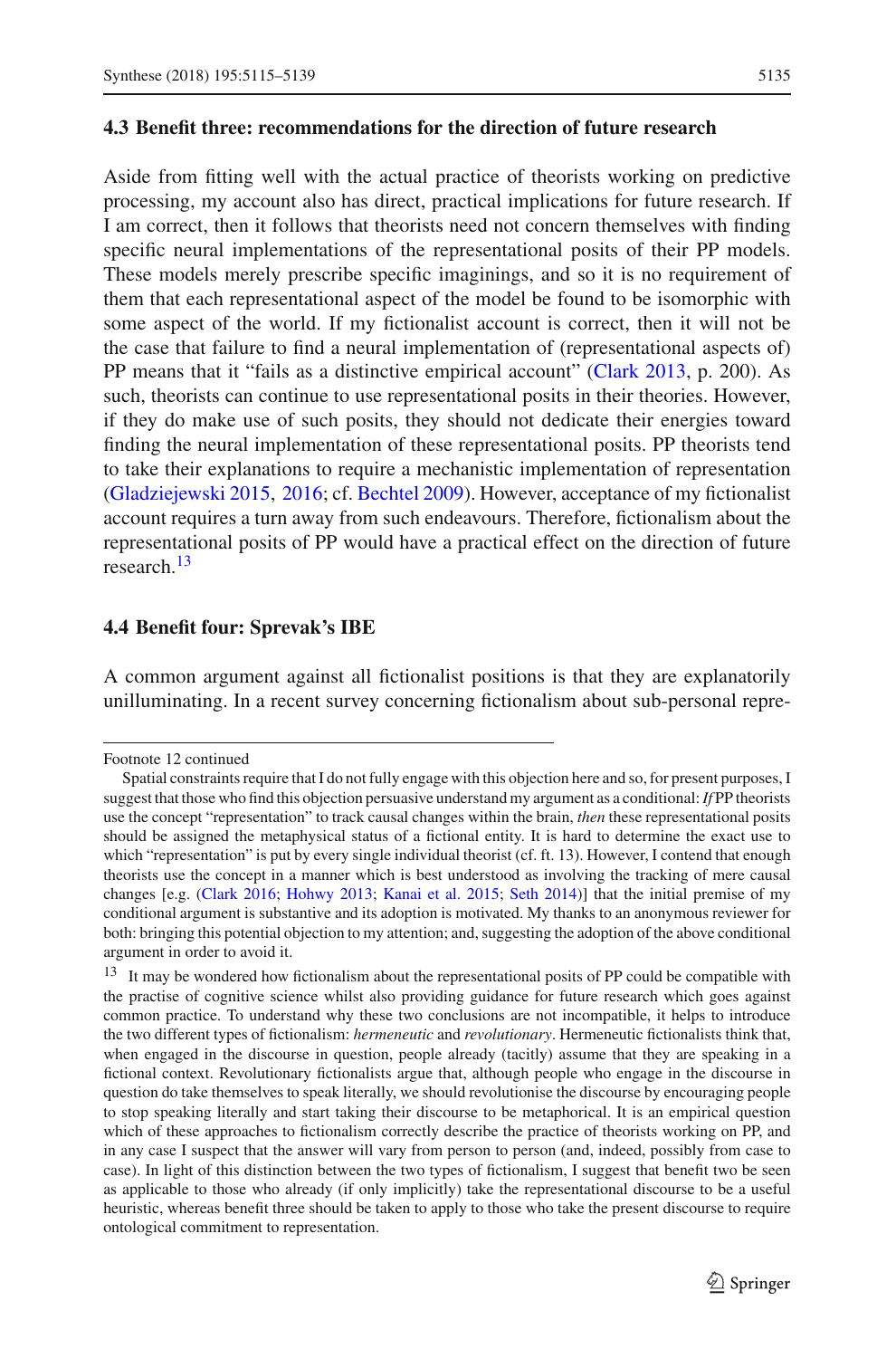sentation, [Sprevak](#page-23-36) [\(2013](#page-23-36)) highlights this as a problem any fictionalist position must face. Normally, when a scientific explanation works, the rule of inference to the best explanation (IBE) is invoked. The best explanation for the success of the scientific model is that it accurately describes the phenomenon in question. It seems to follow by IBE that if PP theorists cannot do their work without making reference to "representation", then sub-personal representations exist. Sprevak notes that this problem is particularly pressing in present circumstances because the fictionalist must "find reasons for rejecting IBE in the case of neural representations that do not apply to other areas of cognitive science where IBE is employed" [\(2013](#page-23-36), p. 557). My account avoids this IBE problem because in the particular case at issue we have specific, local, reasons for blocking individual attempts (by representationalists) to accept an IBE.

Compare the two competing claims:

- (a) IBE: the brain is a representational Bayesian computer.
- (b) Fictionalism: the brain is not a representational Bayesian computer. However, its functioning is comparable in certain important respects to that of a representational Bayesian computer, and so it can usefully be treated *as if* it were one.

Speaking explanatorily, (a) and (b) are equivalent because they both allow us to explain the success of representational PP. Theorists tend to accept option (a) because an IBE provides the simplest explanation of why representational PP explanations work. However, we have seen in this paper that (a) is problematic for theoretical and philosophical reasons. Acceptance of (a) is problematic because: (1) PP posits do not require a representational explanation [Sect. 2, *this paper*], (2) it invokes the extremely thorny *hard problem of content* [\(Hutto and Myin 2013\)](#page-23-11), and, (3) it *assumes*that the epistemological indispensability of representation entails their metaphysical existence (i.e. it ignores the possibility that representations could be merely instrumentally useful fictional posits). I have argued that (b) provides a better explanation of the success of representational PP precisely because it can account for the success of such explanations whilst avoiding the problems metaphysical realism about sub-personal representation brings.

I am therefore not arguing that we should not use IBE in cognitive science. Nor am I endorsing the claim that we should be sceptical of IBE across the board. Rather, I am claiming that, in this particular instance, we have no need to use IBE. The reason for this is that a fictionalist explanation of PP representation is better than a literalist one. Applying fictionalism does not require an abandonment of IBE. It instead involves proper application of IBE, because it involves making proper evaluations of what a best explanation actually entails.<sup>14</sup>

## **5 Conclusion**

I began this paper by mentioning Andy Clark's recent claim that the concept of "representation" used within the predictive processing framework requires an end to the

<span id="page-21-0"></span><sup>&</sup>lt;sup>14</sup> Of course, more needs to be said on this point. Here, I aim only to motivate the idea that this account gives us good initial (defeasible) reasons to think we avoid the IBE problem.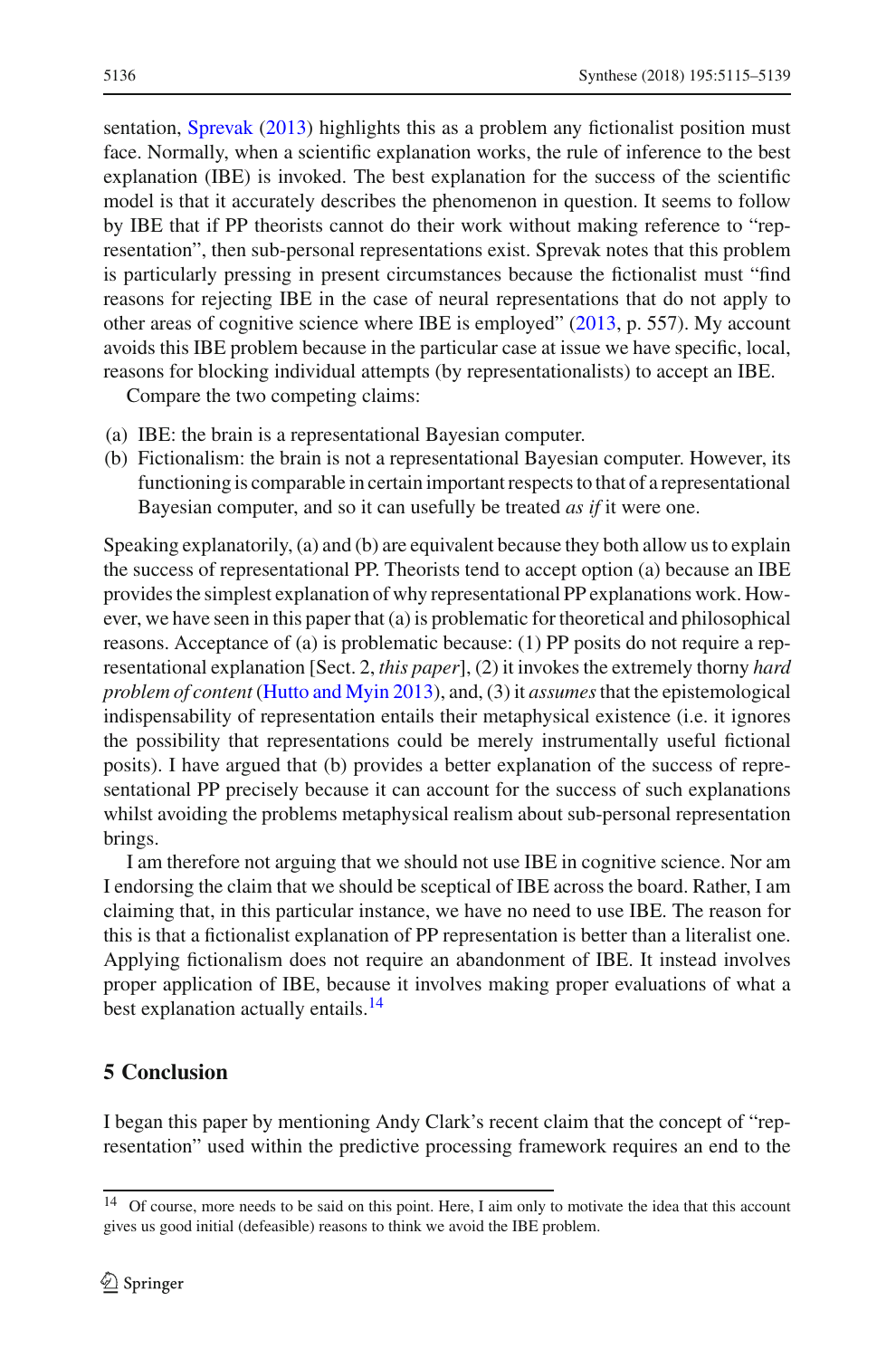'representation wars'. According to Clark, the concept is so far removed from traditional conceptions of representation that it dissolves the problems upon which the 'representation wars' were predicated. I have argued that Clark is correct to think that PP requires an end to the 'representation wars'. However, I have concluded that PP requires a cessation of hostilities because it entails an eliminativist victory. In Sect. [2,](#page-1-1) I outlined the key posits of predictive processing and explained how each could be adequately accounted for without invoking or requiring the concept of "representation". Then, in Sect. [3,](#page-9-0) I explained how metaphysical eliminativism could be made compatible with even predictive processing explanations which make indispensable use of representation, because representation is indispensable in these explanations for epistemological (not metaphysical) reasons. I explained how representational posits could play an indispensable epistemological role within PP explanations without thereby requiring that representations metaphysically exist in such systems. Finally, in Sect. [4,](#page-17-0) I highlighted four benefits one accrues by endorsing my approach toward representation in predictive processing: one avoids the problem of having to naturalise sub-personal representation whilst still being able to account for empirical work carried out within PP; my account is consistent with, and indeed influenced by, actual empirical practice; my account provides guidance for future research; and, my account provides (the beginnings of) a response to Sprevak's IBE problem for fictionalist approaches toward sub-personal representation. I therefore conclude that, by combining extant eliminativist accounts with a fictionalist approach, we arrive at an attractive conception of predictive processing which is both empirically beneficial and metaphysically anodyne.

**Acknowledgements** The initial development of the ideas contained within this paper was kickstarted by my participation in the *Mental Fictionalism* conference held at the University of Edinburgh in July 2014. I would like to thank all of the speakers and participants of this conference for stimulating talks and discussion, and Joe Morrison and Mark Sprevak for helping me to organise it. For extremely helpful feedback on the manuscript itself, I would like to thank: Chris Mole, Joe Morrison, Sarah Sawyer, Mark Sprevak, and Adam Toon. Finally, I would like to thank two anonymous reviewers from this journal, whose incisive critical feedback further improved the paper. This research was funded with grant AH/K503319/1 from the AHRC.

**Open Access** This article is distributed under the terms of the Creative Commons Attribution 4.0 International License [\(http://creativecommons.org/licenses/by/4.0/\)](http://creativecommons.org/licenses/by/4.0/), which permits unrestricted use, distribution, and reproduction in any medium, provided you give appropriate credit to the original author(s) and the source, provide a link to the Creative Commons license, and indicate if changes were made.

## **References**

- <span id="page-22-0"></span>Anderson, M. (2014). *After phrenology: Neural reuse and the interactive brain*. Cambridge, MA: MIT Press.
- <span id="page-22-3"></span>Anderson, M., & Chemero, T. (2013). The problem with brain GUTs: Conflation of different senses of "prediction" threatens metaphysical disaster. *Behavioral and Brain Sciences*, *36*(3), 204–205.

<span id="page-22-1"></span>Anderson, M., & Finlay, B. (2014). Allocating structure to function: The strong links between neuroplasticity and natural selection. *Frontiers in Human Neuroscience*, *7*, 918.

- <span id="page-22-2"></span>Barrett, L. (2011). *Beyond the brain: How body and environment shape animal and human minds*. Oxford: Princeton University Press.
- <span id="page-22-5"></span>Bechtel, W. (2009). Constructing a philosophy of science of cognitive science. *Topics in Cognitive Science*, *1*, 548–569.
- <span id="page-22-4"></span>Bennett, M., & Hacker, P. (2003). *Philosophical foundations of neuroscience*. Oxford: Wiley-Blackwell.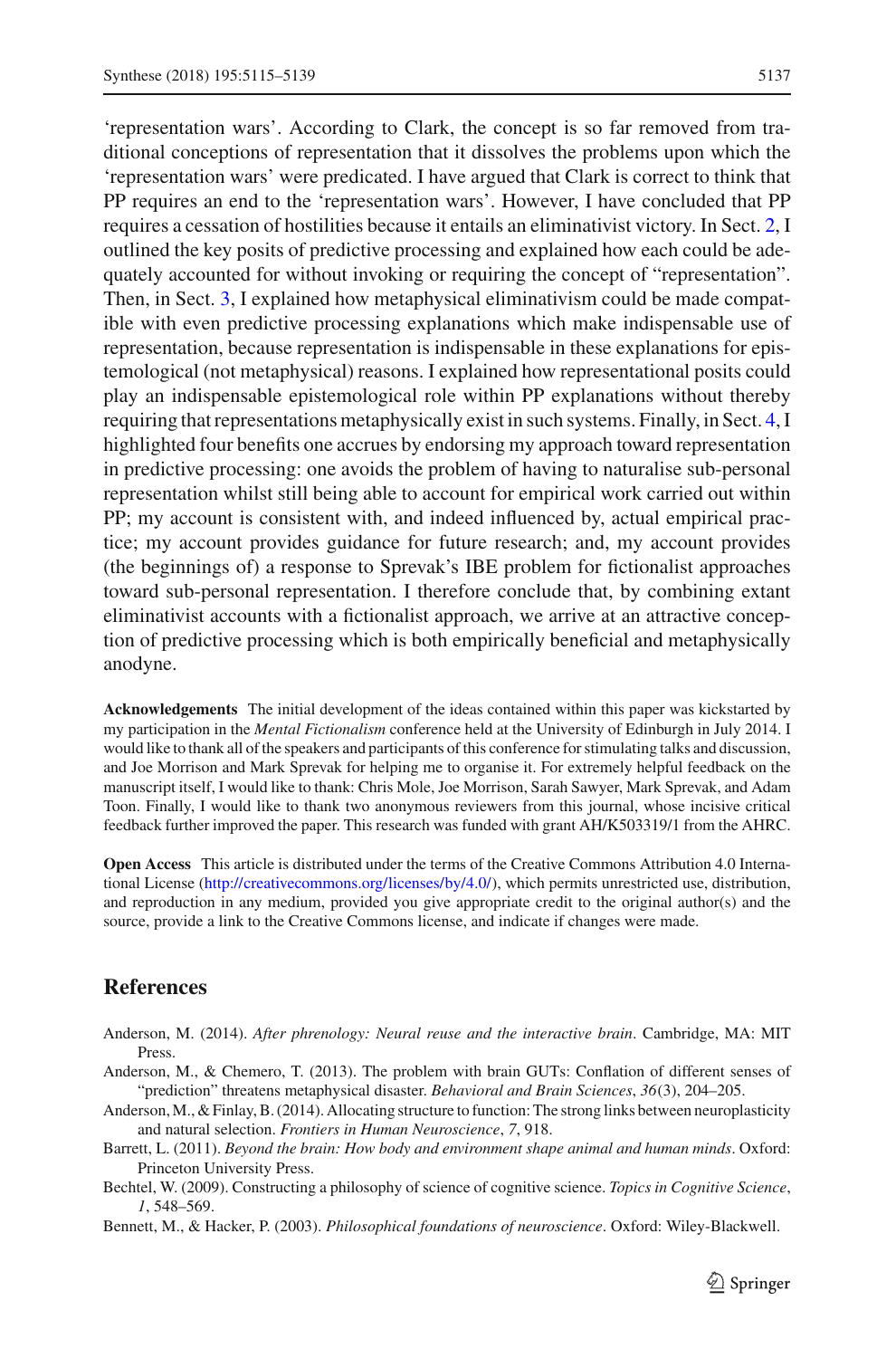Boeree, G. (n.d.).*Neuron*. Retrieved from General Psychology: [http://webspace.ship.edu/cgboer/theneuron.](http://webspace.ship.edu/cgboer/theneuron.html) [html.](http://webspace.ship.edu/cgboer/theneuron.html)

<span id="page-23-16"></span>Bruineberg, J., & Rietveld, E. (2014). Self-organization, free energy minimization, and optimal grip on a field of affordances. *Frontiers in Human Neuroscience*, *8*, 599.

<span id="page-23-29"></span>Burge, T. (2010). *Origins of objectivity*. New York: Oxford University Press.

- <span id="page-23-25"></span>Chakravartty, A. (2010). *A metaphysics for scientific realism: Knowing the unobservable*. Cambridge: Cambridge University Press.
- <span id="page-23-15"></span>Chemero, A. (2009). *Radical embodied cognitive science*. Cambridge, MA: MIT Press.

<span id="page-23-12"></span>Chomsky, N. (1959). A review of B F. Skinner's verbal behavior. *Language*, *35*(1), 26–58.

<span id="page-23-34"></span>Clark, A. (2013). Whatever next? Predictive brains, situated agents, and the future of cognitive science. *Behavioural and Brain Sciences*, *36*(3), 181–204.

- <span id="page-23-0"></span>Clark, A. (2015a). Predicting peace: The end of the representation wars. *OPEN-MIND, 7*, 1–7.
- <span id="page-23-20"></span>Clark, A. (2015b). Radical predictive processing. *The Southern Journal of Philosophy*, *53*(1), 3–27.
- <span id="page-23-1"></span>Clark, A. (2016). *Surfing uncertainty: Prediction, action, and the embodied mind*. New York: Oxford University Press.
- <span id="page-23-8"></span>Clark, A., & Toribio, J. (1994). Doing without representing? *Synthese*, *101*, 401–431.
- <span id="page-23-30"></span>Dennett, D. (1987). *The intentional stance*. Cambridge, MA: MIT Press.
- <span id="page-23-31"></span>Dennett, D. (2009). Philosophy as naive anthropology. In M. Bennett, D. Dennett, P. Hacker, J. Searle, & D. Robinson (Eds.), *Neuroscience and philosophy: brain, mind, and language* (pp. 73–95). New York: Columbia University Press.
- <span id="page-23-17"></span>Downey, A. (2017). Radical sensorimotor enactivism—Providing a conceptual framework for the scientific study of consciousness. In W. Wiese & T. Metzinger (Eds.), *Philosophy and predictive processing*. Frankfurt am Main: OPEN-MIND.

<span id="page-23-9"></span>Dretske, F. (1988). *Explaining behaviour*. Cambridge, MA: MIT Press.

- <span id="page-23-32"></span>Egan, F. (2013). How to think about mental content. *Philosophical Studies*, *170*(1), 115–135.
- <span id="page-23-13"></span>Fodor, J. (1975). *The language of thought*. Cambridge, MA: Harvard University Press.
- <span id="page-23-26"></span>Frigg, R. (2010). Models and fiction. *Synthese*, *172*(2), 251–268.
- <span id="page-23-2"></span>Friston, K. (2012). Embodied inference and spatial cognition. *Cognitive Processing,* Suppl 1:S171–7.
- <span id="page-23-3"></span>Gibson, J. (1979). *The ecological approach to visual perception*. Boston: Houghton-Mifflin.
- <span id="page-23-35"></span>Gladziejewski, P. (2015). Explaining cognitive phenomena with internal representations: A mechanistic perspective. *Studies in Logic, Grammar and Rhetoric*, *40*(1), 63–90.
- <span id="page-23-21"></span>Gladziejewski, P. (2016). Predictive coding and representationalism. *Synthese*, *193*(2), 559–582.
- <span id="page-23-22"></span>Hohwy, J. (2013). *The predictive mind*. Oxford: Oxford University Press.
- <span id="page-23-4"></span>Hurley, S. (2001). Perception and action: Alternative views. *Synthese*, *129*, 3–40.
- <span id="page-23-11"></span>Hutto, D., & Myin, E. (2013). *Radicalizing enactivism: Basic minds without content*. Cambridge, MA: MIT Press.
- <span id="page-23-33"></span>Kanai, R., Komura, Y., Shipp, S., & Friston, K. (2015). Cerebral hierarchies: Predictive processing, precision and the pulvinar. *Philosophical Transactions of the Royal Society B: Biological Sciences*, *370*(1668),  $1 - 13$ .
- <span id="page-23-27"></span>Levy, A. (2011). Information in biology: A fictionalist account. *Noûs*, *45*(4), 640–657.
- <span id="page-23-14"></span>Marr, D. (1982). *Vision*. Cambridge, MA: MIT Press.
- <span id="page-23-18"></span>McDowell, J. (1994). The content of perceptual experience. *The Philosophical Quarterly*, *44*(175), 190–205.
- <span id="page-23-10"></span>Millikan, R. (1984). *Language, thought, and other biological categories*. Cambridge, MA: MIT Press.
- <span id="page-23-6"></span>Orlandi, N. (2014). *The innocent eye: Why vision is not a cognitive process*. Oxford: Oxford University Press.
- <span id="page-23-5"></span>Orlandi, N. (2015). Bayesian perception is ecological perception. *Minds Online*. [http://mindsonline.](http://mindsonline.philosophyofbrains.com/2015/session2/bayesian-perception-is-ecological-perception/) [philosophyofbrains.com/2015/session2/bayesian-perception-is-ecological-perception/.](http://mindsonline.philosophyofbrains.com/2015/session2/bayesian-perception-is-ecological-perception/)
- <span id="page-23-7"></span>Ramsey, W. (2009). *Representation reconsidered*. Cambridge: Cambridge University Press.
- <span id="page-23-19"></span>Ramsey, W. (2015). Must cognition be representational?. *Synthese*. doi[:10.1007/s11229-014-0644-6.](http://dx.doi.org/10.1007/s11229-014-0644-6)
- <span id="page-23-23"></span>Rescorla, M. (2015). Bayesian perceptual psychology. In M. Matthen (Ed.), *The Oxford handbook of philosophy of perception*. Oxford: Oxford University Press.
- <span id="page-23-24"></span>Seth, A. (2014). A predictive processing theory of sensorimotor contingencies: Explaining the puzzle of perceptual presence and its absence in synaesthesia. *Cognitive Neuroscience*, *5*(2), 97–118.
- <span id="page-23-28"></span>Seth, A., Suzuki, K., & Critchley, H. (2012). An interoceptive predictive coding model of conscious presence. *Frontiers in Psychology*, *2*, 395.
- <span id="page-23-36"></span>Sprevak, M. (2013). Fictionalism about neural representations. *The Monist*, *96*(4), 539–560.